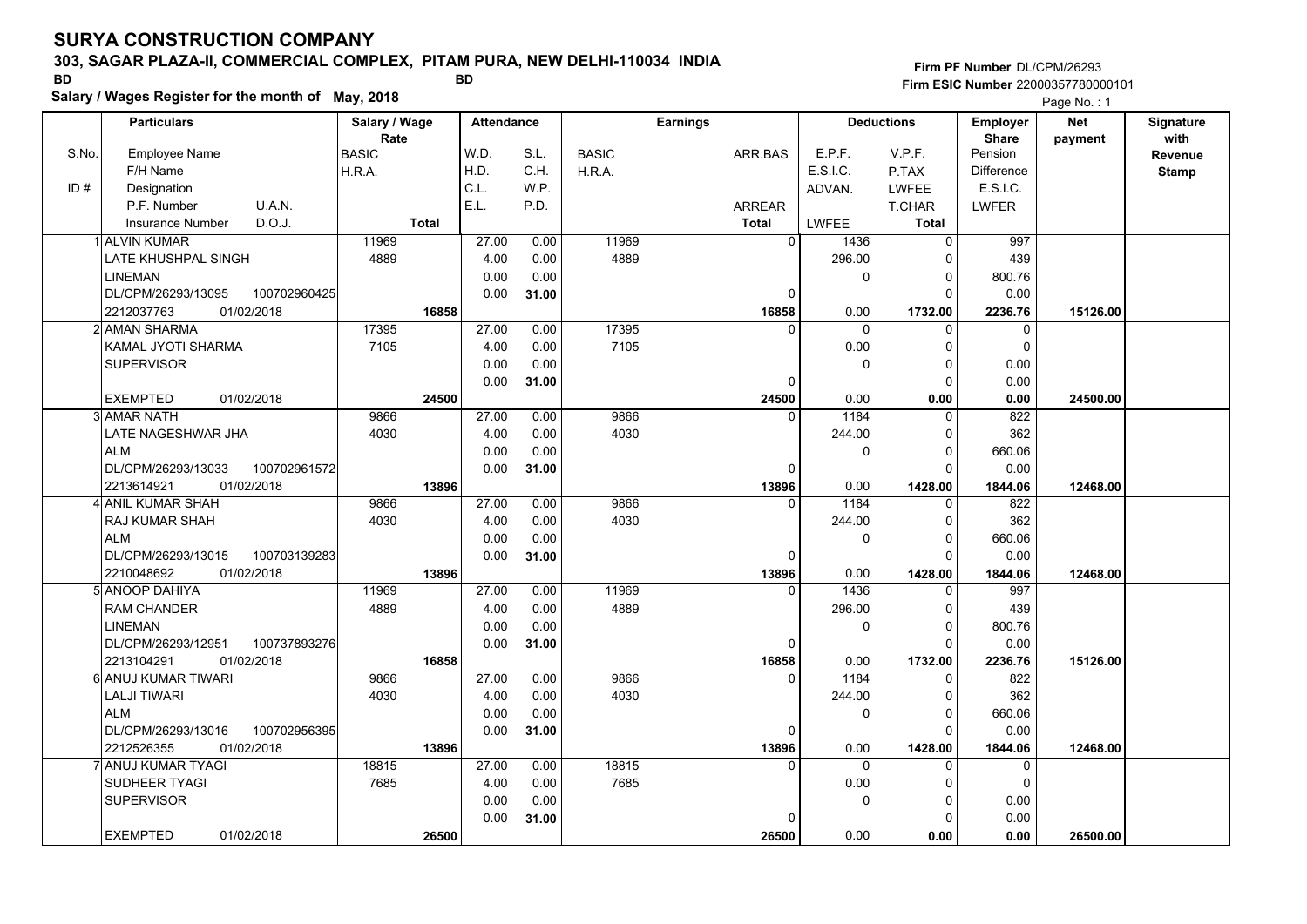### **303, SAGAR PLAZA-II, COMMERCIAL COMPLEX, PITAM PURA, NEW DELHI-110034 INDIA**

**Firm PF Number**DL/CPM/26293**Firm ESIC Number** 22000357780000101

**Salary / Wages Register for the month of May, 2018 BD BD**

|       | Salary / Wages Register for the month of May, 2018 |               |              |                   |       |              |                 |              |              |                   |                   | Page No.: 2 |                  |
|-------|----------------------------------------------------|---------------|--------------|-------------------|-------|--------------|-----------------|--------------|--------------|-------------------|-------------------|-------------|------------------|
|       | <b>Particulars</b>                                 | Salary / Wage |              | <b>Attendance</b> |       |              | <b>Earnings</b> |              |              | <b>Deductions</b> | Employer          | <b>Net</b>  | <b>Signature</b> |
|       |                                                    | Rate          |              |                   |       |              |                 |              |              |                   | <b>Share</b>      | payment     | with             |
| S.No. | <b>Employee Name</b>                               | <b>BASIC</b>  |              | W.D.              | S.L.  | <b>BASIC</b> | ARR.BAS         |              | E.P.F.       | V.P.F.            | Pension           |             | Revenue          |
|       | F/H Name                                           | H.R.A.        |              | H.D.              | C.H.  | H.R.A.       |                 |              | E.S.I.C.     | P.TAX             | <b>Difference</b> |             | <b>Stamp</b>     |
| ID#   | Designation                                        |               |              | C.L.              | W.P.  |              |                 |              | ADVAN.       | <b>LWFEE</b>      | E.S.I.C.          |             |                  |
|       | P.F. Number<br>U.A.N.                              |               |              | E.L.              | P.D.  |              | <b>ARREAR</b>   |              |              | T.CHAR            | <b>LWFER</b>      |             |                  |
|       | D.O.J.<br><b>Insurance Number</b>                  |               | <b>Total</b> |                   |       |              | <b>Total</b>    |              | <b>LWFEE</b> | <b>Total</b>      |                   |             |                  |
|       | <b>8 ANUP SINGH</b>                                | 11969         |              | 27.00             | 0.00  | 11969        |                 | $\mathbf{0}$ | 1436         | 0                 | 997               |             |                  |
|       | LT. KRIPA RAM                                      | 4889          |              | 4.00              | 0.00  | 4889         |                 |              | 296.00       | $\Omega$          | 439               |             |                  |
|       | <b>LINEMAN</b>                                     |               |              | 0.00              | 0.00  |              |                 |              | $\Omega$     | $\mathbf 0$       | 800.76            |             |                  |
|       | DL/CPM/26293/12957<br>100702970812                 |               |              | 0.00              | 31.00 |              |                 | 0            |              | $\Omega$          | 0.00              |             |                  |
|       | 01/02/2018<br>2213612693                           |               | 16858        |                   |       |              |                 | 16858        | 0.00         | 1732.00           | 2236.76           | 15126.00    |                  |
|       | 9 ARJUN                                            | 9866          |              | 27.00             | 0.00  | 9866         |                 |              | 1184         | 0                 | 822               |             |                  |
|       | PAPPU                                              | 4030          |              | 4.00              | 0.00  | 4030         |                 |              | 244.00       | 0                 | 362               |             |                  |
|       | <b>ALM</b>                                         |               |              | 0.00              | 0.00  |              |                 |              | $\Omega$     | $\mathbf 0$       | 660.06            |             |                  |
|       | DL/CPM/26293/13114<br>101098201910                 |               |              | 0.00              | 31.00 |              |                 | $\Omega$     |              | $\Omega$          | 0.00              |             |                  |
|       | 2016638028<br>01/02/2018                           |               | 13896        |                   |       |              |                 | 13896        | 0.00         | 1428.00           | 1844.06           | 12468.00    |                  |
|       | 10 ASHOK KUMAR                                     | 9866          |              | 27.00             | 0.00  | 9866         |                 | $\Omega$     | 1184         | $\Omega$          | 822               |             |                  |
|       | LATE BHIM SINGH                                    | 4030          |              | 4.00              | 0.00  | 4030         |                 |              | 244.00       | $\pmb{0}$         | 362               |             |                  |
|       | <b>ALM</b>                                         |               |              | 0.00              | 0.00  |              |                 |              | $\Omega$     | $\mathbf 0$       | 660.06            |             |                  |
|       | 100737048646<br>DL/CPM/26293/13130                 |               |              | 0.00              | 31.00 |              |                 | 0            |              | $\Omega$          | 0.00              |             |                  |
|       | 2213613249<br>01/02/2018                           |               | 13896        |                   |       |              |                 | 13896        | 0.00         | 1428.00           | 1844.06           | 12468.00    |                  |
|       | <b>11 ASHOK YADAV</b>                              | 9866          |              | 27.00             | 0.00  | 9866         |                 | $\Omega$     | 1184         | $\Omega$          | $\overline{822}$  |             |                  |
|       | <b>HAKARU YADAV</b>                                | 4030          |              | 4.00              | 0.00  | 4030         |                 |              | 244.00       | 0                 | 362               |             |                  |
|       | <b>ALM</b>                                         |               |              | 0.00              | 0.00  |              |                 |              | 0            | $\pmb{0}$         | 660.06            |             |                  |
|       | DL/CPM/26293/13081<br>100736589097                 |               |              | 0.00              | 31.00 |              |                 | $\Omega$     |              | $\Omega$          | 0.00              |             |                  |
|       | 01/02/2018<br>2213623399                           |               | 13896        |                   |       |              |                 | 13896        | 0.00         | 1428.00           | 1844.06           | 12468.00    |                  |
|       | 12 BABLU MANDAL                                    | 11969         |              | 27.00             | 0.00  | 11969        |                 | $\Omega$     | 1436         | 0                 | 997               |             |                  |
|       | <b>SIGESHWAR</b>                                   | 4889          |              | 4.00              | 0.00  | 4889         |                 |              | 296.00       | $\pmb{0}$         | 439               |             |                  |
|       | <b>FOREMAN</b>                                     |               |              | 0.00              | 0.00  |              |                 |              | $\Omega$     | $\Omega$          | 800.76            |             |                  |
|       | DL/CPM/26293/12940<br>100927921851                 |               |              | 0.00              | 31.00 |              |                 | 0            |              | $\mathbf 0$       | 0.00              |             |                  |
|       | 2012893907<br>01/02/2018                           |               | 16858        |                   |       |              |                 | 16858        | 0.00         | 1732.00           | 2236.76           | 15126.00    |                  |
|       | 13 BIJENDER KASHYAP                                | 11969         |              | 27.00             | 0.00  | 11969        |                 | $\Omega$     | 1436         | $\mathbf 0$       | 997               |             |                  |
|       | <b>OM PRAKASH</b>                                  | 4889          |              | 4.00              | 0.00  | 4889         |                 |              | 296.00       | 0                 | 439               |             |                  |
|       | <b>LINEMAN</b>                                     |               |              | 0.00              | 0.00  |              |                 |              | $\Omega$     | $\pmb{0}$         | 800.76            |             |                  |
|       | DL/CPM/26293/13090<br>100737573439                 |               |              | 0.00              | 31.00 |              |                 | $\Omega$     |              | $\Omega$          | 0.00              |             |                  |
|       | 2212868548<br>01/02/2018                           |               | 16858        |                   |       |              |                 | 16858        | 0.00         | 1732.00           | 2236.76           | 15126.00    |                  |
|       | 14 BIJENDER SINGH                                  | 9866          |              | 27.00             | 0.00  | 9866         |                 | n            | 1184         | 0                 | 822               |             |                  |
|       | <b>BALWANT SINGH</b>                               | 4030          |              | 4.00              | 0.00  | 4030         |                 |              | 244.00       | $\mathbf 0$       | 362               |             |                  |
|       | <b>ALM</b>                                         |               |              | 0.00              | 0.00  |              |                 |              | $\Omega$     | $\mathbf 0$       | 660.06            |             |                  |
|       | DL/CPM/26293/13032<br>100702725732                 |               |              | 0.00              | 31.00 |              |                 | 0            |              | $\mathbf 0$       | 0.00              |             |                  |
|       | 2207262251<br>01/02/2018                           |               | 13896        |                   |       |              |                 | 13896        | 0.00         | 1428.00           | 1844.06           | 12468.00    |                  |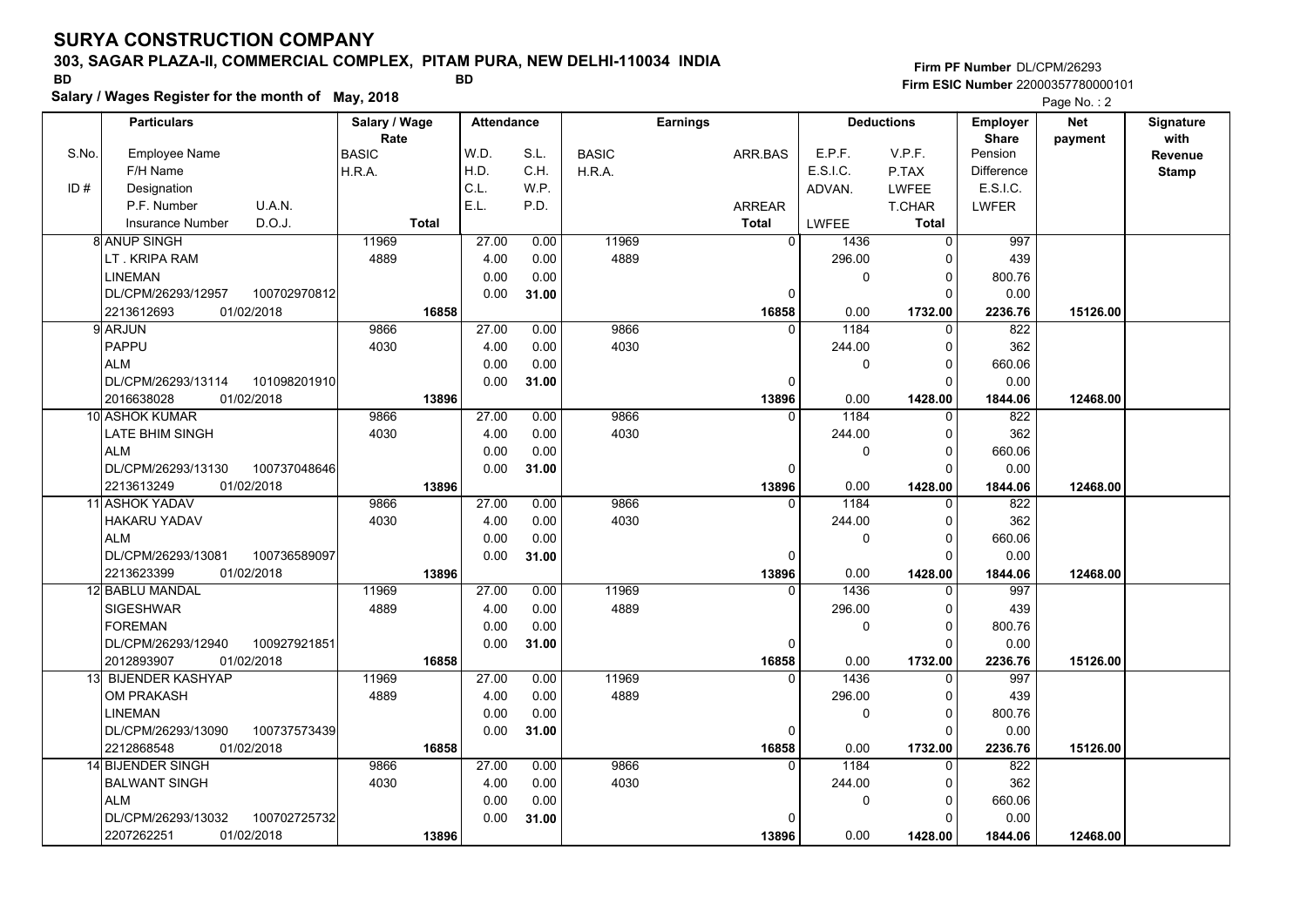### **303, SAGAR PLAZA-II, COMMERCIAL COMPLEX, PITAM PURA, NEW DELHI-110034 INDIA**

**Salary / Wages Register for the month of May, 2018 BD BD**

### **Firm PF Number**DL/CPM/26293**Firm ESIC Number** 22000357780000101

|       | <b>Particulars</b>                |              | Salary / Wage<br>Rate |              | <b>Attendance</b> |              |              | <b>Earnings</b> |                   |                | <b>Deductions</b>       | Employer<br><b>Share</b> | <b>Net</b> | Signature<br>with |
|-------|-----------------------------------|--------------|-----------------------|--------------|-------------------|--------------|--------------|-----------------|-------------------|----------------|-------------------------|--------------------------|------------|-------------------|
| S.No. | Employee Name                     |              | BASIC                 |              | W.D.              | S.L.         | <b>BASIC</b> | ARR BAS         |                   | E.P.F.         | V.P.F.                  | Pension                  | payment    | Revenue           |
|       | F/H Name                          |              | H.R.A.                |              | H.D.              | C.H.         | H.R.A.       |                 |                   | E.S.I.C.       | P.TAX                   | Difference               |            | <b>Stamp</b>      |
| ID#   | Designation                       |              |                       |              | C.L.              | W.P.         |              |                 |                   | ADVAN.         | <b>LWFEE</b>            | E.S.I.C.                 |            |                   |
|       | P.F. Number                       | U.A.N.       |                       |              | E.L.              | P.D.         |              | <b>ARREAR</b>   |                   |                | T.CHAR                  | <b>LWFER</b>             |            |                   |
|       | <b>Insurance Number</b>           | D.O.J.       |                       | <b>Total</b> |                   |              |              | Total           |                   | LWFEE          | <b>Total</b>            |                          |            |                   |
|       | 15 BIRENDER                       |              | 11969                 |              | 27.00             | 0.00         | 11969        |                 | 0                 | 1436           | $\mathbf 0$             | 997                      |            |                   |
|       | LT SURAJ MAL                      |              | 4889                  |              | 4.00              | 0.00         | 4889         |                 |                   | 296.00         | 0                       | 439                      |            |                   |
|       | <b>LINEMAN</b>                    |              |                       |              | 0.00              | 0.00         |              |                 |                   | 0              | $\mathbf 0$             | 800.76                   |            |                   |
|       | DL/CPM/26293/12956                | 100702972901 |                       |              | 0.00              | 31.00        |              |                 | 0                 |                | $\Omega$                | 0.00                     |            |                   |
|       | 01/02/2018<br>2213674436          |              |                       | 16858        |                   |              |              |                 | 16858             | 0.00           | 1732.00                 | 2236.76                  | 15126.00   |                   |
|       | 16 BYAS PRASAD                    |              | 9866                  |              | 27.00             | 0.00         | 9866         |                 | $\Omega$          | 1184           | 0                       | 822                      |            |                   |
|       | <b>MOHAN PRASAD</b>               |              | 4030                  |              | 4.00              | 0.00         | 4030         |                 |                   | 244.00         | $\mathbf 0$             | 362                      |            |                   |
|       | <b>ALM</b>                        |              |                       |              | 0.00              | 0.00         |              |                 |                   | 0              | $\mathbf 0$             | 660.06                   |            |                   |
|       | DL/CPM/26293/13017                | 100737336161 |                       |              | 0.00              | 31.00        |              |                 | $\Omega$          |                | $\mathbf 0$             | 0.00                     |            |                   |
|       | 01/02/2018<br>2016086946          |              |                       | 13896        |                   |              |              |                 | 13896             | 0.00           | 1428.00                 | 1844.06                  | 12468.00   |                   |
|       | 17 CHAMAN                         |              | 9866                  |              | 27.00             | 0.00         | 9866         |                 | $\Omega$          | 1184           | 0                       | 822                      |            |                   |
|       | <b>LEKH RAJ</b>                   |              | 4030                  |              | 4.00              | 0.00         | 4030         |                 |                   | 244.00         | $\mathbf 0$             | 362                      |            |                   |
|       | <b>ALM</b>                        |              |                       |              | 0.00              | 0.00         |              |                 |                   | 0              | $\mathbf 0$             | 660.06                   |            |                   |
|       | DL/CPM/26293/12999                | 101098201906 |                       |              | 0.00              | 31.00        |              |                 | $\Omega$          |                | $\Omega$                | 0.00                     |            |                   |
|       | 2016605911<br>01/02/2018          |              |                       | 13896        |                   |              |              |                 | 13896             | 0.00           | 1428.00                 | 1844.06                  | 12468.00   |                   |
|       | <b>18 CHETAN KUMAR</b>            |              | 11969                 |              | 27.00             | 0.00         | 11969        |                 | $\Omega$          | 1436           | $\mathbf 0$             | 997                      |            |                   |
|       | <b>NARAYAN SINGH PAL</b>          |              | 4889                  |              | 4.00              | 0.00         | 4889         |                 |                   | 296.00         | $\mathbf 0$             | 439                      |            |                   |
|       | <b>LINEMAN</b>                    |              |                       |              | 0.00              | 0.00         |              |                 |                   | 0              | $\mathbf 0$             | 800.76                   |            |                   |
|       | DL/CPM/26293/12947                | 100737500059 |                       |              | 0.00              | 31.00        |              |                 | 0                 |                | $\mathbf 0$             | 0.00                     |            |                   |
|       | 2206596547<br>01/02/2018          |              |                       | 16858        |                   |              |              |                 | 16858             | 0.00           | 1732.00                 | 2236.76                  | 15126.00   |                   |
|       | <b>19 CHHOTAKAN MUKHIYA</b>       |              | 9866                  |              | 27.00             | 0.00         | 9866         |                 | $\Omega$          | 1184           | $\Omega$                | 822                      |            |                   |
|       | LT. RAMAJI MUKHIYA                |              | 4030                  |              | 4.00              | 0.00         | 4030         |                 |                   | 244.00         | $\mathbf 0$             | 362                      |            |                   |
|       | <b>ALM</b>                        |              |                       |              | 0.00              | 0.00         |              |                 |                   | 0              | $\mathbf 0$             | 660.06                   |            |                   |
|       | DL/CPM/26293/13112                | 100737103069 |                       |              | 0.00              | 31.00        |              |                 | 0                 |                | $\mathbf 0$             | 0.00                     |            |                   |
|       | 01/02/2018<br>2207262194          |              |                       | 13896        |                   |              |              |                 | 13896             | 0.00           | 1428.00                 | 1844.06                  | 12468.00   |                   |
|       | 20 CHHOTE LAL                     |              | 11969                 |              | 27.00             | 0.00         | 11969        |                 | $\Omega$          | 1436           | $\mathbf 0$             | 997                      |            |                   |
|       | <b>SARJU PRASAD</b>               |              | 4889                  |              | 4.00              | 0.00         | 4889         |                 |                   | 296.00         | 0                       | 439                      |            |                   |
|       | <b>LINEMAN</b>                    |              |                       |              | 0.00              | 0.00         |              |                 |                   | 0              | $\mathbf 0$             | 800.76                   |            |                   |
|       | DL/CPM/26293/12960                | 100703243826 |                       |              | 0.00              | 31.00        |              |                 | 0                 |                | $\Omega$                | 0.00                     |            |                   |
|       | 2206568813<br>01/02/2018          |              |                       | 16858        |                   |              |              |                 | 16858<br>$\Omega$ | 0.00           | 1732.00                 | 2236.76                  | 15126.00   |                   |
|       | 21 CHIRAG BHATNAGAR               |              | 9866<br>4030          |              | 27.00<br>4.00     | 0.00         | 9866<br>4030 |                 |                   | 1184<br>244.00 | 0                       | 822<br>362               |            |                   |
|       | <b>NARESH KUMAR</b><br><b>ALM</b> |              |                       |              |                   | 0.00<br>0.00 |              |                 |                   |                | 0                       |                          |            |                   |
|       | DL/CPM/26293/12966                | 100737513291 |                       |              | 0.00<br>0.00      |              |              |                 | <sup>0</sup>      | 0              | $\mathbf 0$<br>$\Omega$ | 660.06<br>0.00           |            |                   |
|       | 01/02/2018<br>1013583678          |              |                       | 13896        |                   | 31.00        |              |                 | 13896             | 0.00           | 1428.00                 |                          | 12468.00   |                   |
|       |                                   |              |                       |              |                   |              |              |                 |                   |                |                         | 1844.06                  |            |                   |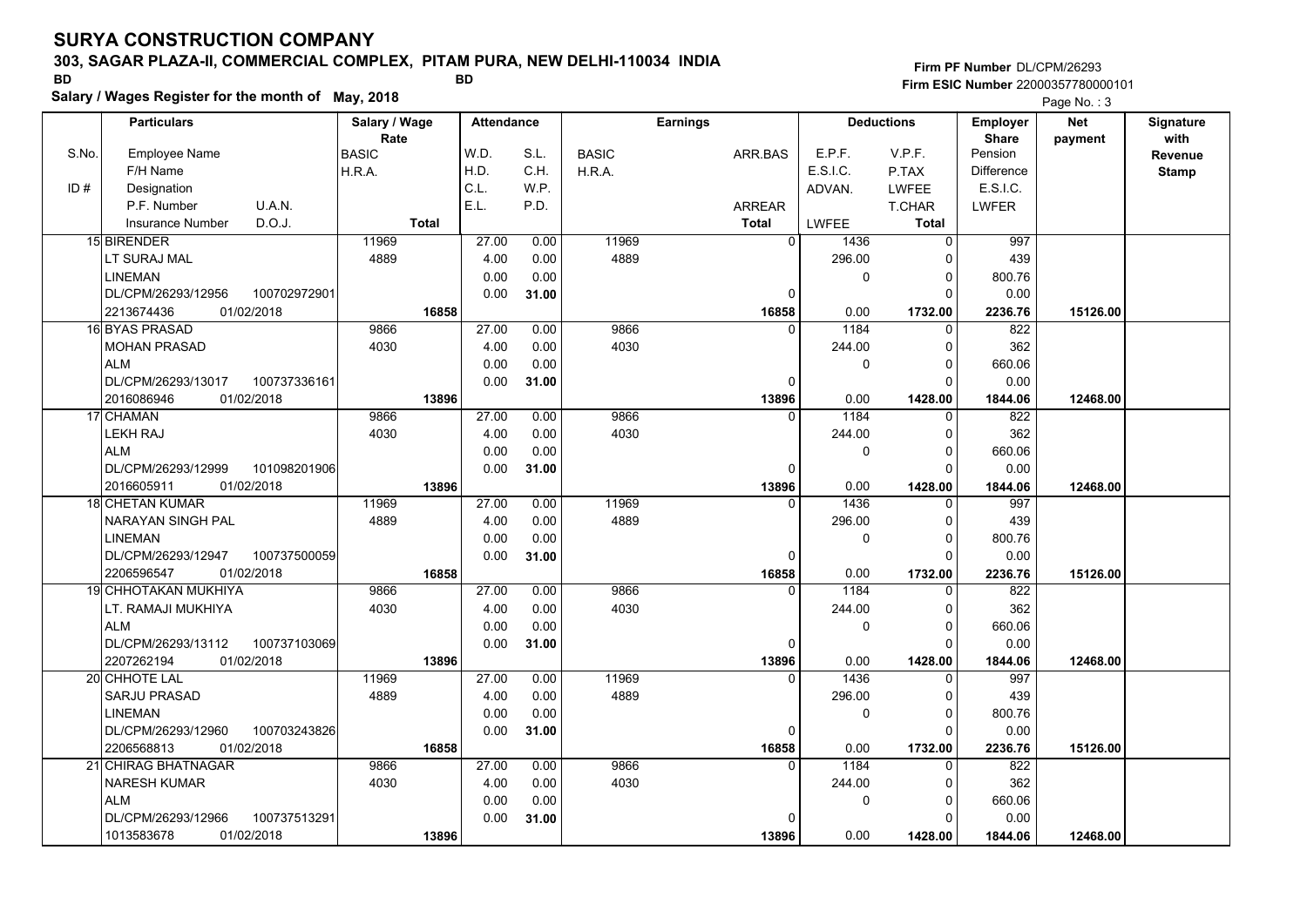### **303, SAGAR PLAZA-II, COMMERCIAL COMPLEX, PITAM PURA, NEW DELHI-110034 INDIA**

**Salary / Wages Register for the month of May, 2018 BD BD**

### **Firm PF Number**DL/CPM/26293**Firm ESIC Number** 22000357780000101

|       | <b>Particulars</b>                 | Salary / Wage        | <b>Attendance</b> |       |              | <b>Earnings</b>   |                  | <b>Deductions</b> | Employer                | <b>Net</b> | Signature       |
|-------|------------------------------------|----------------------|-------------------|-------|--------------|-------------------|------------------|-------------------|-------------------------|------------|-----------------|
| S.No. | Employee Name                      | Rate<br><b>BASIC</b> | W.D.              | S.L.  | <b>BASIC</b> | ARR.BAS           | E.P.F.           | V.P.F.            | <b>Share</b><br>Pension | payment    | with<br>Revenue |
|       | F/H Name                           | H.R.A.               | H.D.              | C.H.  | H.R.A.       |                   | E.S.I.C.         | P.TAX             | <b>Difference</b>       |            | <b>Stamp</b>    |
| ID#   | Designation                        |                      | C.L.              | W.P.  |              |                   | ADVAN.           | <b>LWFEE</b>      | E.S.I.C.                |            |                 |
|       | U.A.N.<br>P.F. Number              |                      | E.L.              | P.D.  |              | ARREAR            |                  | T.CHAR            | <b>LWFER</b>            |            |                 |
|       | D.O.J.<br><b>Insurance Number</b>  | <b>Total</b>         |                   |       |              | <b>Total</b>      | LWFEE            | Total             |                         |            |                 |
|       | 22 DAYAKANT THAKUR                 | 11969                | 27.00             | 0.00  | 11969        | $\overline{0}$    | 1436             | $\Omega$          | 997                     |            |                 |
|       | LATE YOGENDRA THAKUR               | 4889                 | 4.00              | 0.00  | 4889         |                   | 296.00           | $\Omega$          | 439                     |            |                 |
|       | <b>LINEMAN</b>                     |                      | 0.00              | 0.00  |              |                   | 0                | $\mathbf 0$       | 800.76                  |            |                 |
|       | DL/CPM/26293/13026<br>100702964650 |                      | 0.00              | 31.00 |              | 0                 |                  | $\Omega$          | 0.00                    |            |                 |
|       | 2203173891<br>01/02/2018           | 16858                |                   |       |              | 16858             | 0.00             | 1732.00           | 2236.76                 | 15126.00   |                 |
|       | 23 DEEPAK PAL                      | 9866                 | 27.00             | 0.00  | 9866         | $\Omega$          | 1184             | $\Omega$          | 822                     |            |                 |
|       | <b>BISHAMBER</b>                   | 4030                 | 4.00              | 0.00  | 4030         |                   | 244.00           | $\mathbf 0$       | 362                     |            |                 |
|       | <b>ALM</b>                         |                      | 0.00              | 0.00  |              |                   | 0                | $\Omega$          | 660.06                  |            |                 |
|       | DL/CPM/26293/13030<br>100736153680 |                      | 0.00              | 31.00 |              | 0                 |                  | $\mathbf 0$       | 0.00                    |            |                 |
|       | 2213613412<br>01/02/2018           | 13896                |                   |       |              | 13896             | 0.00             | 1428.00           | 1844.06                 | 12468.00   |                 |
|       | 24 DHARAM SINGH                    | 11969                | 27.00             | 0.00  | 11969        | $\Omega$          | 1436             | $\Omega$          | 997                     |            |                 |
|       | <b>LATE PURAN SINGH</b>            | 4889                 | 4.00              | 0.00  | 4889         |                   | 296.00           | $\mathbf 0$       | 439                     |            |                 |
|       | <b>LINEMAN</b>                     |                      | 0.00              | 0.00  |              |                   | 0                | $\mathbf 0$       | 800.76                  |            |                 |
|       | DL/CPM/26293/13120<br>100737064436 |                      | 0.00              | 31.00 |              | $\Omega$          |                  | $\Omega$          | 0.00                    |            |                 |
|       | 2207266813<br>01/02/2018           | 16858                |                   |       |              | 16858             | 0.00             | 1732.00           | 2236.76                 | 15126.00   |                 |
|       | 25 DHARAMBIR                       | 9866                 | 26.00             | 0.00  | 9548         | $\Omega$          | 1146             | 0                 | 795                     |            |                 |
|       | <b>CHARAN SINGH</b>                | 4030                 | 4.00              | 0.00  | 3900         |                   | 236.00           | $\mathbf 0$       | 351                     |            |                 |
|       | <b>ALM</b>                         |                      | 0.00              | 0.00  |              |                   | 0                | $\Omega$          | 638.78                  |            |                 |
|       | DL/CPM/26293/                      | οI                   | 0.00              | 30.00 |              | 0                 |                  | $\Omega$          | 0.00                    |            |                 |
|       | 2213602013<br>02/05/2018           | 13896                |                   |       |              | 13448             | 0.00             | 1382.00           | 1784.78                 | 12066.00   |                 |
|       | 26 DHARMENDER KUMAR                | 11969                | 27.00             | 0.00  | 11969        | $\Omega$          | 1436             | O                 | 997                     |            |                 |
|       | <b>MAHADEV</b>                     | 4889                 | 4.00              | 0.00  | 4889         |                   | 296.00           | $\mathbf 0$       | 439                     |            |                 |
|       | <b>LINEMAN</b>                     |                      | 0.00              | 0.00  |              |                   | 0                | $\mathbf 0$       | 800.76                  |            |                 |
|       | DL/CPM/26293/12954<br>100702986633 |                      | 0.00              | 31.00 |              | 0                 |                  | $\Omega$          | 0.00                    |            |                 |
|       | 2213613521<br>01/02/2018           | 16858                |                   |       |              | 16858             | 0.00             | 1732.00           | 2236.76                 | 15126.00   |                 |
|       | 27 DINESH                          | 11969                | 27.00             | 0.00  | 11969        | $\Omega$          | 1436             | 0                 | 997                     |            |                 |
|       | <b>JAI KISHAN</b>                  | 4889                 | 4.00              | 0.00  | 4889         |                   | 296.00           | $\Omega$          | 439                     |            |                 |
|       | <b>LINEMAN</b>                     |                      | 0.00              | 0.00  |              |                   | 0                | $\mathbf 0$       | 800.76                  |            |                 |
|       | DL/CPM/26293/13020<br>100702883529 |                      | 0.00              | 31.00 |              | 0                 |                  | $\Omega$          | 0.00                    |            |                 |
|       | 2213623403<br>01/02/2018           | 16858                |                   |       |              | 16858<br>$\Omega$ | 0.00<br>$\Omega$ | 1732.00           | 2236.76                 | 15126.00   |                 |
|       | 28 DINESH                          | 16858                | 26.00             | 0.00  | 16314        |                   |                  | $\Omega$          | 0<br>$\Omega$           |            |                 |
|       | <b>RICHPAL</b>                     | $\mathbf 0$          | 4.00              | 0.00  | 0            |                   | 286.00           | $\Omega$          |                         |            |                 |
|       | <b>LINEMAN</b>                     |                      | 0.00<br>0.00      | 0.00  |              | $\Omega$          | 0                | 0<br>$\Omega$     | 774.92                  |            |                 |
|       | 2016730543                         |                      |                   | 30.00 |              |                   |                  |                   | 0.00                    |            |                 |
|       | 02/05/2018                         | 16858                |                   |       |              | 16314             | 0.00             | 286.00            | 774.92                  | 16028.00   |                 |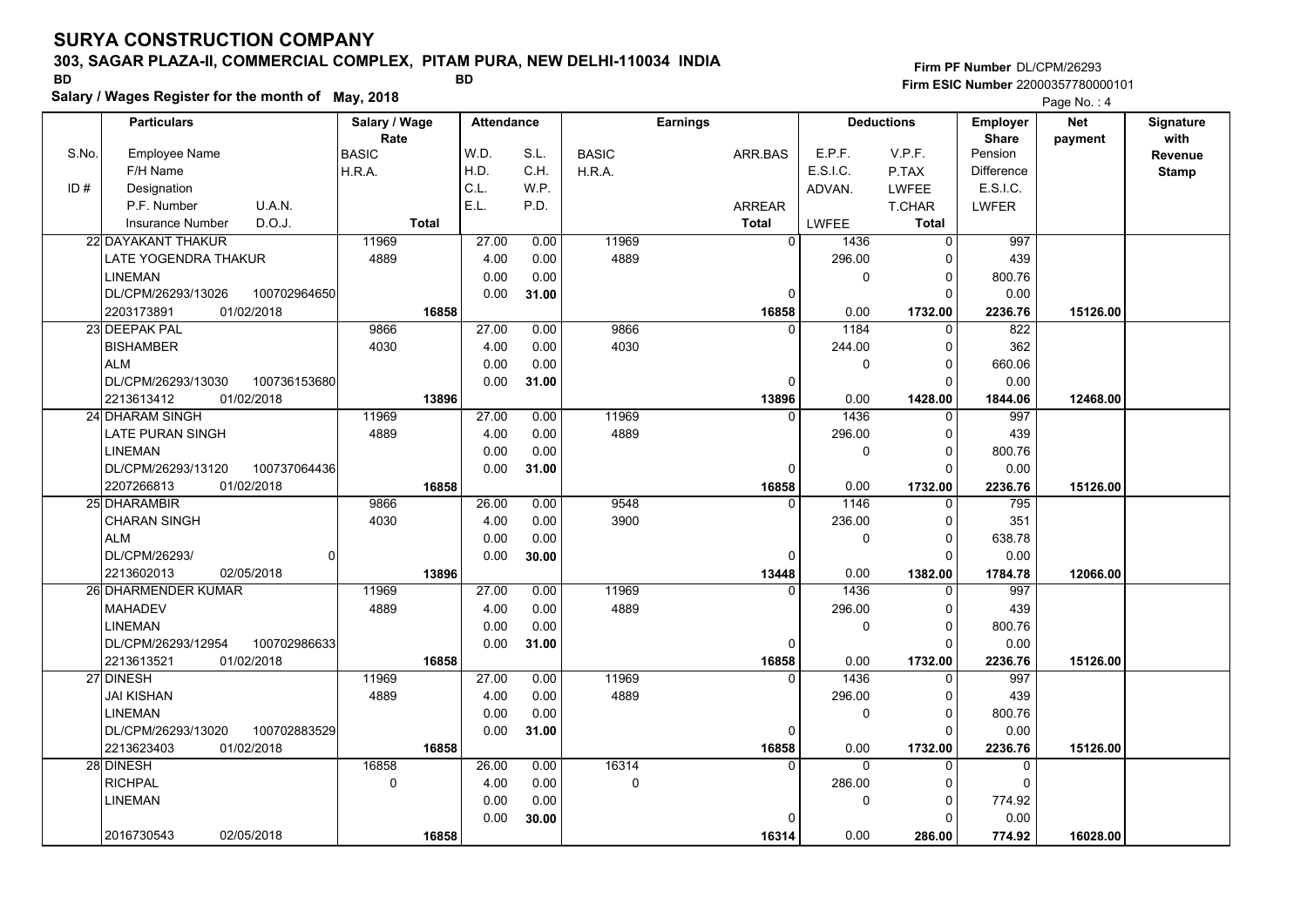### **303, SAGAR PLAZA-II, COMMERCIAL COMPLEX, PITAM PURA, NEW DELHI-110034 INDIA**

**Salary / Wages Register for the month of May, 2018 BD BD**

### **Firm PF Number**DL/CPM/26293**Firm ESIC Number** 22000357780000101

|       | <b>Particulars</b>                         |              | Salary / Wage        |              | <b>Attendance</b> |       |              | <b>Earnings</b> |                          | <b>Deductions</b>   | Employer                | <b>Net</b> | Signature       |
|-------|--------------------------------------------|--------------|----------------------|--------------|-------------------|-------|--------------|-----------------|--------------------------|---------------------|-------------------------|------------|-----------------|
| S.No. | <b>Employee Name</b>                       |              | Rate<br><b>BASIC</b> |              | W.D.              | S.L.  | <b>BASIC</b> | ARR.BAS         | E.P.F.                   | V.P.F.              | <b>Share</b><br>Pension | payment    | with<br>Revenue |
|       | F/H Name                                   |              | H.R.A.               |              | H.D.              | C.H.  | H.R.A.       |                 | E.S.I.C.                 | P.TAX               | <b>Difference</b>       |            |                 |
| ID#   | Designation                                |              |                      |              | C.L.              | W.P.  |              |                 | ADVAN.                   | <b>LWFEE</b>        | E.S.I.C.                |            | <b>Stamp</b>    |
|       | P.F. Number                                | U.A.N.       |                      |              | E.L.              | P.D.  |              | ARREAR          |                          | T.CHAR              | LWFER                   |            |                 |
|       | Insurance Number                           | D.O.J.       |                      | <b>Total</b> |                   |       |              | <b>Total</b>    | LWFEE                    | <b>Total</b>        |                         |            |                 |
|       | 29 DINESH KUMAR                            |              | 9866                 |              | 27.00             | 0.00  | 9866         |                 | 0<br>1184                | $\Omega$            | 822                     |            |                 |
|       | JAMUNA DASS                                |              | 4030                 |              | 4.00              | 0.00  | 4030         |                 | 244.00                   | ŋ                   | 362                     |            |                 |
|       | <b>ALM</b>                                 |              |                      |              | 0.00              | 0.00  |              |                 |                          | 0<br>$\Omega$       | 660.06                  |            |                 |
|       | DL/CPM/26293/12978                         | 100702886927 |                      |              | 0.00              | 31.00 |              |                 | 0                        | O                   | 0.00                    |            |                 |
|       | 01/02/2018<br>2211638153                   |              |                      | 13896        |                   |       |              |                 | 0.00                     |                     |                         | 12468.00   |                 |
|       | <b>30 GUPTESHWAR PRASAD</b>                |              | 9866                 |              | 21.00             | 0.00  | 9229         | 13896           | 1107<br>0                | 1428.00<br>$\Omega$ | 1844.06<br>769          |            |                 |
|       | HARIDWAR RAM                               |              | 4030                 |              | 4.00              | 0.00  | 3770         |                 | 228.00                   | <sup>0</sup>        | 338                     |            |                 |
|       | <b>ALM</b>                                 |              |                      |              | 2.00              |       |              |                 |                          | 0<br>$\Omega$       |                         |            |                 |
|       | DL/CPM/26293/12972                         |              |                      |              |                   | 2.00  |              |                 |                          | $\Omega$            | 617.45                  |            |                 |
|       |                                            | 100702860205 |                      |              | 2.00              | 29.00 |              |                 | 0                        |                     | 0.00                    |            |                 |
|       | 01/02/2018<br>2206596548<br>31 HARISH      |              | 11969                | 13896        | 27.00             | 0.00  | 11969        | 12999           | 0.00<br>1436<br>$\Omega$ | 1335.00<br>$\Omega$ | 1724.45<br>997          | 11664.00   |                 |
|       | <b>RAMANAND</b>                            |              | 4889                 |              | 4.00              | 0.00  | 4889         |                 | 296.00                   | $\Omega$            | 439                     |            |                 |
|       | <b>LINEMAN</b>                             |              |                      |              |                   |       |              |                 |                          | $\Omega$            |                         |            |                 |
|       | DL/CPM/26293/12958                         | 100703178094 |                      |              | 0.00              | 0.00  |              |                 |                          | 0                   | 800.76                  |            |                 |
|       |                                            |              |                      | 16858        | 0.00              | 31.00 |              | 16858           | $\mathbf 0$              | 1732.00             | 0.00<br>2236.76         | 15126.00   |                 |
|       | 2206582757<br>01/02/2018<br>32 HIRA LAL    |              | 9866                 |              | 27.00             | 0.00  | 9866         |                 | 0.00<br>1184<br>0        | 0                   | 822                     |            |                 |
|       | LATE ROSHAN LAL                            |              | 4030                 |              | 4.00              | 0.00  | 4030         |                 | 244.00                   | $\Omega$            | 362                     |            |                 |
|       | <b>ALM</b>                                 |              |                      |              | 0.00              | 0.00  |              |                 |                          | 0<br>$\Omega$       | 660.06                  |            |                 |
|       |                                            |              |                      |              |                   |       |              |                 | 0                        | O                   |                         |            |                 |
|       | DL/CPM/26293/12973                         | 100737067201 |                      |              | 0.00              | 31.00 |              |                 |                          |                     | 0.00                    |            |                 |
|       | 2212840945<br>01/02/2018<br>33 JAI BHAGWAN |              | 11969                | 13896        | 27.00             | 0.00  | 11969        | 13896           | 0.00<br>1436<br>$\Omega$ | 1428.00<br>U        | 1844.06<br>997          | 12468.00   |                 |
|       | <b>ISHWAR SINGH</b>                        |              | 4889                 |              | 4.00              | 0.00  | 4889         |                 | 296.00                   | $\Omega$            | 439                     |            |                 |
|       | <b>LINEMAN</b>                             |              |                      |              | 0.00              | 0.00  |              |                 |                          | 0<br>$\Omega$       | 800.76                  |            |                 |
|       | DL/CPM/26293/13079                         | 100702873931 |                      |              | 0.00              | 31.00 |              |                 | 0                        | $\Omega$            | 0.00                    |            |                 |
|       | 2207259838<br>01/02/2018                   |              |                      |              |                   |       |              | 16858           | 0.00                     | 1732.00             | 2236.76                 | 15126.00   |                 |
|       | 34 JITENDER                                |              | 9866                 | 16858        | 27.00             | 0.00  | 9866         |                 | 1184<br>$\Omega$         | $\Omega$            | 822                     |            |                 |
|       | LATE NAFE SINGH                            |              | 4030                 |              | 4.00              | 0.00  | 4030         |                 | 244.00                   | $\Omega$            | 362                     |            |                 |
|       | <b>ALM</b>                                 |              |                      |              | 0.00              | 0.00  |              |                 |                          | 0<br>$\Omega$       | 660.06                  |            |                 |
|       | DL/CPM/26293/13082                         | 100919887344 |                      |              |                   |       |              |                 |                          | $\Omega$            | 0.00                    |            |                 |
|       | 01/02/2018<br>2016203338                   |              |                      | 13896        | 0.00              | 31.00 |              |                 | 0<br>0.00                |                     |                         |            |                 |
|       | <b>35 KAMLESH KUMAR</b>                    |              | 9866                 |              | 27.00             | 0.00  | 9866         | 13896           | 1184<br>$\Omega$         | 1428.00<br>$\Omega$ | 1844.06<br>822          | 12468.00   |                 |
|       | SAYAFAL                                    |              | 4030                 |              | 4.00              | 0.00  | 4030         |                 | 244.00                   | <sup>0</sup>        | 362                     |            |                 |
|       |                                            |              |                      |              |                   |       |              |                 |                          |                     |                         |            |                 |
|       | <b>ALM</b>                                 |              |                      |              | 0.00              | 0.00  |              |                 |                          | 0<br>0              | 660.06                  |            |                 |
|       | DL/CPM/26293/13125                         | 100738267281 |                      |              | 0.00              | 31.00 |              |                 | $\Omega$                 |                     | 0.00                    |            |                 |
|       | 01/02/2018<br>2211693522                   |              |                      | 13896        |                   |       |              | 13896           | 0.00                     | 1428.00             | 1844.06                 | 12468.00   |                 |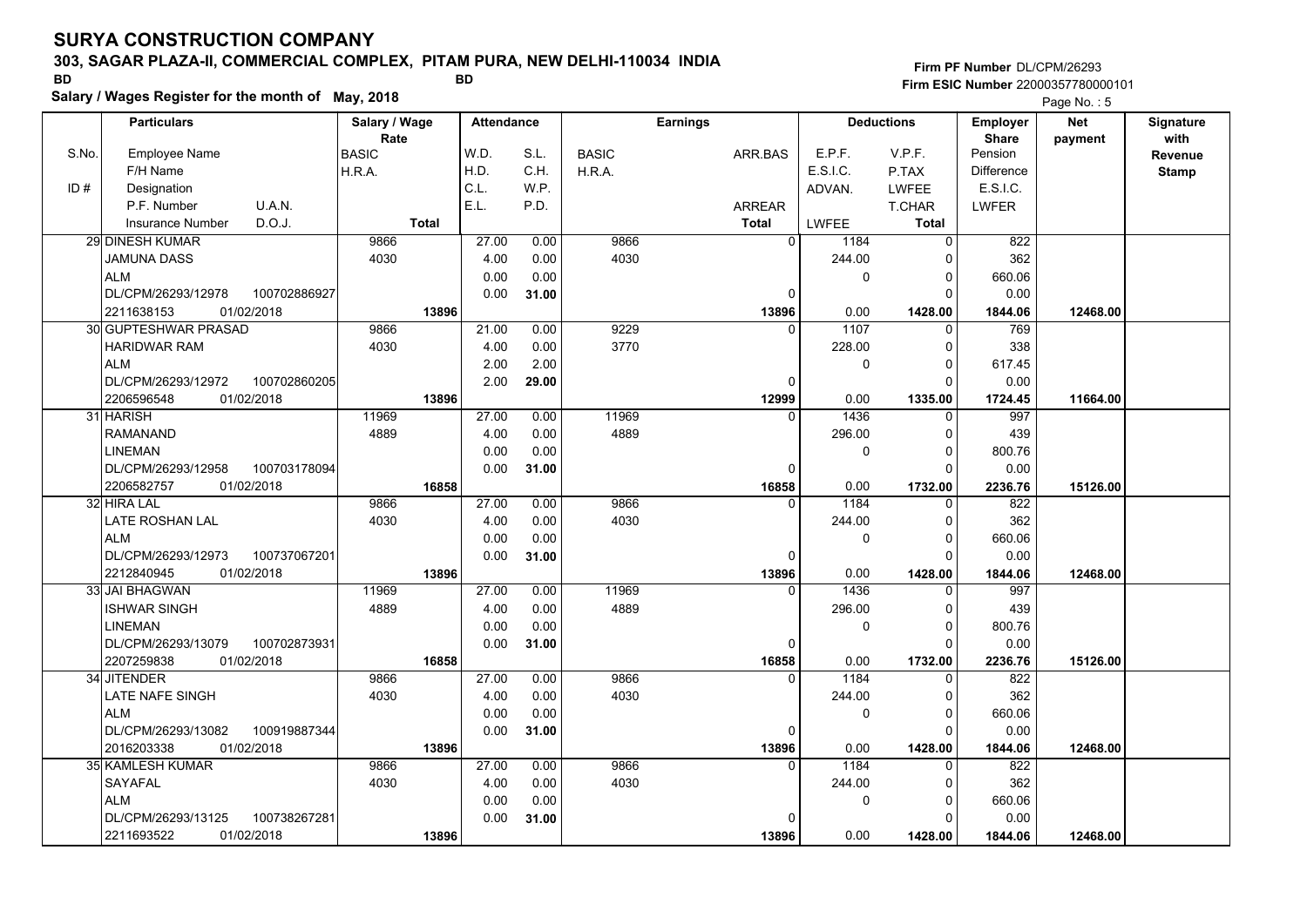### **303, SAGAR PLAZA-II, COMMERCIAL COMPLEX, PITAM PURA, NEW DELHI-110034 INDIA**

**Salary / Wages Register for the month of May, 2018 BD BD**

### **Firm PF Number**DL/CPM/26293**Firm ESIC Number** 22000357780000101

|       | <b>Particulars</b>                 | Salary / Wage        | <b>Attendance</b> |       |              | <b>Earnings</b> |                |              | <b>Deductions</b> | <b>Employer</b>         | <b>Net</b> | Signature       |
|-------|------------------------------------|----------------------|-------------------|-------|--------------|-----------------|----------------|--------------|-------------------|-------------------------|------------|-----------------|
| S.No. | Employee Name                      | Rate<br><b>BASIC</b> | W.D.              | S.L.  | <b>BASIC</b> | ARR.BAS         |                | E.P.F.       | V.P.F.            | <b>Share</b><br>Pension | payment    | with<br>Revenue |
|       | F/H Name                           | H.R.A.               | H.D.              | C.H.  | H.R.A.       |                 |                | E.S.I.C.     | P.TAX             | <b>Difference</b>       |            | <b>Stamp</b>    |
| ID#   | Designation                        |                      | C.L.              | W.P.  |              |                 |                | ADVAN.       | <b>LWFEE</b>      | E.S.I.C.                |            |                 |
|       | U.A.N.<br>P.F. Number              |                      | E.L.              | P.D.  |              | ARREAR          |                |              | T.CHAR            | <b>LWFER</b>            |            |                 |
|       | D.O.J.<br><b>Insurance Number</b>  | <b>Total</b>         |                   |       |              | <b>Total</b>    |                | <b>LWFEE</b> | <b>Total</b>      |                         |            |                 |
|       | 36 KISHORI LAL                     | 11969                | 17.00             | 0.00  | 8494         |                 | $\overline{0}$ | 1019         | $\mathbf 0$       | 708                     |            |                 |
|       | <b>MOHAN LAL</b>                   | 4889                 | 3.00              | 0.00  | 3470         |                 |                | 210.00       | $\Omega$          | 311                     |            |                 |
|       | <b>LINEMAN</b>                     |                      | 1.00              | 9.00  |              |                 |                | 0            | $\mathbf 0$       | 568.29                  |            |                 |
|       | DL/CPM/26293/13123<br>100737333971 |                      | 1.00              | 22.00 |              |                 | $\Omega$       |              | $\Omega$          | 0.00                    |            |                 |
|       | 2015969559<br>01/02/2018           | 16858                |                   |       |              |                 | 11964          | 0.00         | 1229.00           | 1587.29                 | 10735.00   |                 |
|       | 37 KRISHAN                         | 9866                 | 27.00             | 0.00  | 9866         |                 | $\Omega$       | 1184         | $\mathbf 0$       | 822                     |            |                 |
|       | CHHOTE LAL                         | 4030                 | 4.00              | 0.00  | 4030         |                 |                | 244.00       | $\mathbf 0$       | 362                     |            |                 |
|       | <b>ALM</b>                         |                      | 0.00              | 0.00  |              |                 |                | 0            | $\Omega$          | 660.06                  |            |                 |
|       | DL/CPM/26293/12962<br>100736241537 |                      | 0.00              | 31.00 |              |                 | $\Omega$       |              | $\Omega$          | 0.00                    |            |                 |
|       | 01/02/2018<br>2213613427           | 13896                |                   |       |              |                 | 13896          | 0.00         | 1428.00           | 1844.06                 | 12468.00   |                 |
|       | <b>38 KRISHAN KUMAR</b>            | 11969                | 27.00             | 0.00  | 11969        |                 | $\Omega$       | 1436         | 0                 | 997                     |            |                 |
|       | <b>RAM KALAN</b>                   | 4889                 | 4.00              | 0.00  | 4889         |                 |                | 296.00       | $\Omega$          | 439                     |            |                 |
|       | <b>LINEMAN</b>                     |                      | 0.00              | 0.00  |              |                 |                | 0            | $\Omega$          | 800.76                  |            |                 |
|       | DL/CPM/26293/13098<br>100737902222 |                      | 0.00              | 31.00 |              |                 | $\mathbf 0$    |              | $\Omega$          | 0.00                    |            |                 |
|       | 2212664400<br>01/02/2018           | 16858                |                   |       |              |                 | 16858          | 0.00         | 1732.00           | 2236.76                 | 15126.00   |                 |
|       | <b>39 KRISHAN KUMAR</b>            | 9866                 | 27.00             | 0.00  | 9866         |                 | $\Omega$       | 1184         | $\Omega$          | 822                     |            |                 |
|       | LATE SHYAM LAL                     | 4030                 | 4.00              | 0.00  | 4030         |                 |                | 244.00       | $\Omega$          | 362                     |            |                 |
|       | <b>ALM</b>                         |                      | 0.00              | 0.00  |              |                 |                | 0            | $\mathbf 0$       | 660.06                  |            |                 |
|       | 100737071420<br>DL/CPM/26293/13109 |                      | 0.00              | 31.00 |              |                 | $\mathbf 0$    |              | $\Omega$          | 0.00                    |            |                 |
|       | 01/02/2018<br>2213942143           | 13896                |                   |       |              |                 | 13896          | 0.00         | 1428.00           | 1844.06                 | 12468.00   |                 |
|       | 40 KRISHAN KUMAR                   | 11969                | 27.00             | 0.00  | 11969        |                 | $\Omega$       | 1436         | $\Omega$          | 997                     |            |                 |
|       | DEEP CHAND                         | 4889                 | 4.00              | 0.00  | 4889         |                 |                | 296.00       | $\Omega$          | 439                     |            |                 |
|       | LINEMAN                            |                      | 0.00              | 0.00  |              |                 |                | 0            | $\pmb{0}$         | 800.76                  |            |                 |
|       | DL/CPM/26293/13019<br>100702788914 |                      | 0.00              | 31.00 |              |                 | 0              |              | $\Omega$          | 0.00                    |            |                 |
|       | 2211620717<br>01/02/2018           | 16858                |                   |       |              |                 | 16858          | 0.00         | 1732.00           | 2236.76                 | 15126.00   |                 |
|       | 41 KRISHAN PAL                     | 9866                 | 27.00             | 0.00  | 9866         |                 | $\Omega$       | 1184         | 0                 | 822                     |            |                 |
|       | LAXMAN SINGH                       | 4030                 | 4.00              | 0.00  | 4030         |                 |                | 244.00       | $\Omega$          | 362                     |            |                 |
|       | <b>ALM</b>                         |                      | 0.00              | 0.00  |              |                 |                | 0            | $\mathbf 0$       | 660.06                  |            |                 |
|       | DL/CPM/26293/13028<br>100737086852 |                      | 0.00              | 31.00 |              |                 | $\mathbf 0$    |              | $\Omega$          | 0.00                    |            |                 |
|       | 1107262818<br>01/02/2018           | 13896                |                   |       |              |                 | 13896          | 0.00         | 1428.00           | 1844.06                 | 12468.00   |                 |
|       | 42 KRISHAN RANA                    | 11969                | 27.00             | 0.00  | 11969        |                 | $\Omega$       | 1436         | $\mathbf{0}$      | 997                     |            |                 |
|       | <b>CHETRAM</b>                     | 4889                 | 4.00              | 0.00  | 4889         |                 |                | 296.00       | $\Omega$          | 439                     |            |                 |
|       | <b>LINEMAN</b>                     |                      | 0.00              | 0.00  |              |                 |                | 0            | $\mathbf 0$       | 800.76                  |            |                 |
|       | DL/CPM/26293/13089<br>100736235682 |                      | 0.00              | 31.00 |              |                 | $\mathbf 0$    |              | $\Omega$          | 0.00                    |            |                 |
|       | 2213011525<br>01/02/2018           | 16858                |                   |       |              |                 | 16858          | 0.00         | 1732.00           | 2236.76                 | 15126.00   |                 |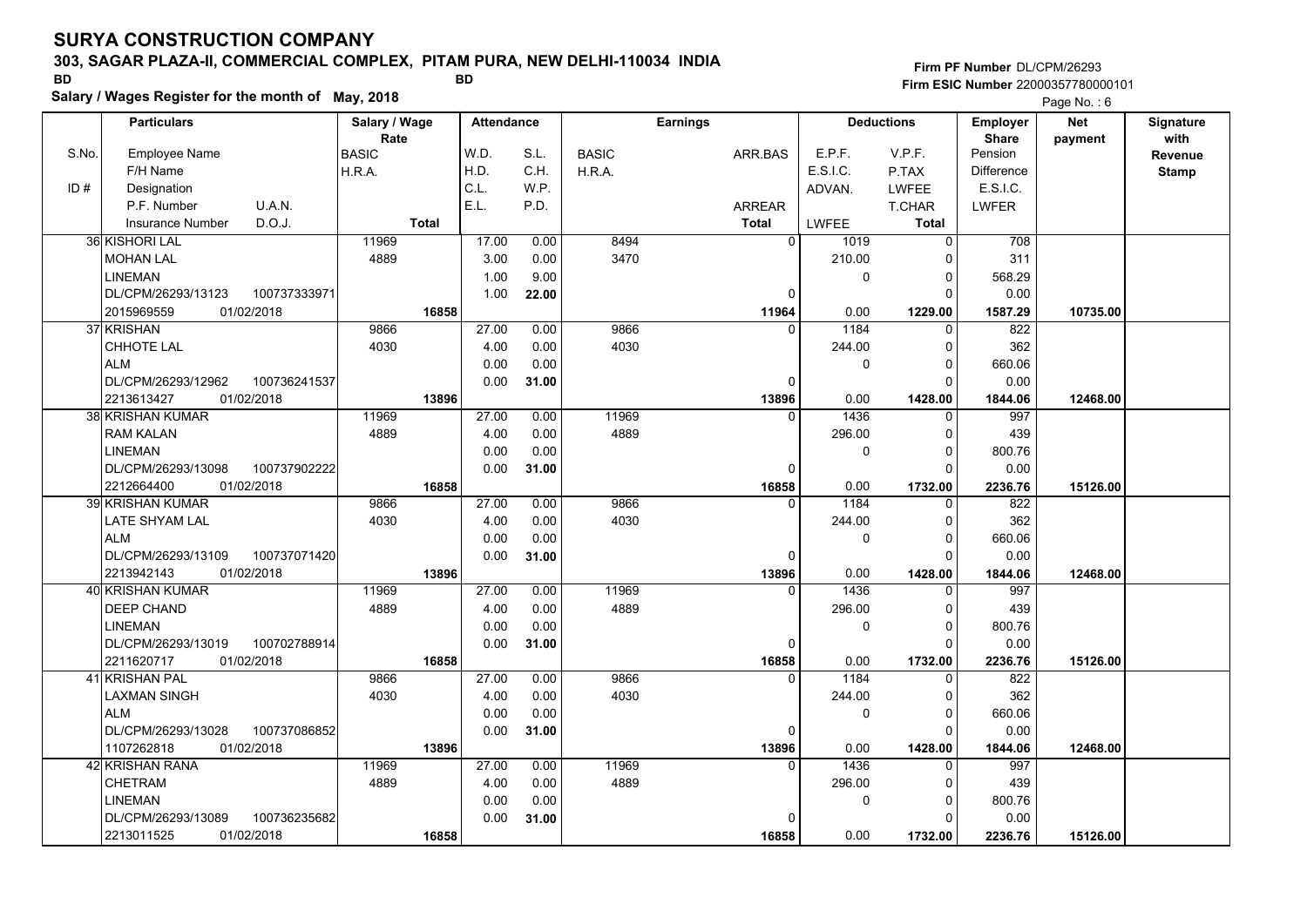### **303, SAGAR PLAZA-II, COMMERCIAL COMPLEX, PITAM PURA, NEW DELHI-110034 INDIA**

**Salary / Wages Register for the month of May, 2018 BD BD**

**Firm PF Number**DL/CPM/26293**Firm ESIC Number** 22000357780000101

|       | <b>Particulars</b>                 | Salary / Wage        | <b>Attendance</b> |       |              | <b>Earnings</b> |              | <b>Deductions</b> | Employer                | <b>Net</b> | Signature       |
|-------|------------------------------------|----------------------|-------------------|-------|--------------|-----------------|--------------|-------------------|-------------------------|------------|-----------------|
| S.No. | Employee Name                      | Rate<br><b>BASIC</b> | W.D.              | S.L.  | <b>BASIC</b> | ARR.BAS         | E.P.F.       | V.P.F.            | <b>Share</b><br>Pension | payment    | with<br>Revenue |
|       | F/H Name                           | H.R.A.               | H.D.              | C.H.  | H.R.A.       |                 | E.S.I.C.     | P.TAX             | <b>Difference</b>       |            | <b>Stamp</b>    |
| ID#   | Designation                        |                      | C.L.              | W.P.  |              |                 | ADVAN.       | <b>LWFEE</b>      | E.S.I.C.                |            |                 |
|       | U.A.N.<br>P.F. Number              |                      | E.L.              | P.D.  |              | <b>ARREAR</b>   |              | T.CHAR            | <b>LWFER</b>            |            |                 |
|       | D.O.J.<br><b>Insurance Number</b>  | <b>Total</b>         |                   |       |              | <b>Total</b>    | <b>LWFEE</b> | <b>Total</b>      |                         |            |                 |
|       | 43 LALIT                           | 11969                | 27.00             | 0.00  | 11969        | $\mathbf 0$     | 1436         | 0                 | 997                     |            |                 |
|       | <b>BASANT LAL</b>                  | 4889                 | 4.00              | 0.00  | 4889         |                 | 296.00       | $\Omega$          | 439                     |            |                 |
|       | <b>LINEMAN</b>                     |                      | 0.00              | 0.00  |              |                 | $\mathbf{0}$ | $\Omega$          | 800.76                  |            |                 |
|       | DL/CPM/26293/13027<br>100702729325 |                      | 0.00              | 31.00 |              | $\mathbf 0$     |              | $\Omega$          | 0.00                    |            |                 |
|       | 01/02/2018<br>2211645097           | 16858                |                   |       |              | 16858           | 0.00         | 1732.00           | 2236.76                 | 15126.00   |                 |
|       | 44 LEKH RAJ                        | 9866                 | 27.00             | 0.00  | 9866         | $\mathbf{0}$    | 1184         | $\Omega$          | 822                     |            |                 |
|       | <b>KAMAL SINGH</b>                 | 4030                 | 4.00              | 0.00  | 4030         |                 | 244.00       | $\Omega$          | 362                     |            |                 |
|       | <b>ALM</b>                         |                      | 0.00              | 0.00  |              |                 | $\mathbf{0}$ | $\Omega$          | 660.06                  |            |                 |
|       | DL/CPM/26293/13031<br>100702914249 |                      | 0.00              | 31.00 |              | 0               |              | $\Omega$          | 0.00                    |            |                 |
|       | 01/02/2018<br>2214039248           | 13896                |                   |       |              | 13896           | 0.00         | 1428.00           | 1844.06                 | 12468.00   |                 |
|       | <b>45 LOKESH KUMAR</b>             | 11969                | 25.00             | 0.00  | 11969        | $\Omega$        | 1436         | $\mathbf{0}$      | 997                     |            |                 |
|       | <b>SARDARE</b>                     | 4889                 | 4.00              | 0.00  | 4889         |                 | 296.00       | $\Omega$          | 439                     |            |                 |
|       | <b>LINEMAN</b>                     |                      | 1.00              | 0.00  |              |                 | $\mathbf 0$  | $\Omega$          | 800.76                  |            |                 |
|       | DL/CPM/26293/12953<br>100703243389 |                      | 1.00              | 31.00 |              | 0               |              | $\Omega$          | 0.00                    |            |                 |
|       | 2213613192<br>01/02/2018           | 16858                |                   |       |              | 16858           | 0.00         | 1732.00           | 2236.76                 | 15126.00   |                 |
|       | 46 MANBIR SINGH                    | 9866                 | 27.00             | 0.00  | 9866         | $\mathbf{0}$    | 1184         | $\Omega$          | 822                     |            |                 |
|       | <b>MOHAN LAL SINGH</b>             | 4030                 | 4.00              | 0.00  | 4030         |                 | 244.00       | $\Omega$          | 362                     |            |                 |
|       | <b>ALM</b>                         |                      | 0.00              | 0.00  |              |                 | $\Omega$     | $\Omega$          | 660.06                  |            |                 |
|       | 100703025544<br>DL/CPM/26293/13103 |                      | 0.00              | 31.00 |              | $\mathbf 0$     |              | $\Omega$          | 0.00                    |            |                 |
|       | 2213798499<br>01/02/2018           | 13896                |                   |       |              | 13896           | 0.00         | 1428.00           | 1844.06                 | 12468.00   |                 |
|       | 47 MANI KANT JHA                   | 9866                 | 27.00             | 0.00  | 9866         | $\Omega$        | 1184         | $\Omega$          | 822                     |            |                 |
|       | LAKSHMI KANT JHA                   | 4030                 | 4.00              | 0.00  | 4030         |                 | 244.00       | $\Omega$          | 362                     |            |                 |
|       | <b>ALM</b>                         |                      | 0.00              | 0.00  |              |                 | $\mathbf{0}$ | 0                 | 660.06                  |            |                 |
|       | DL/CPM/26293/13127<br>100702953022 |                      | 0.00              | 31.00 |              | $\mathbf 0$     |              | $\Omega$          | 0.00                    |            |                 |
|       | 2213654259<br>01/02/2018           | 13896                |                   |       |              | 13896           | 0.00         | 1428.00           | 1844.06                 | 12468.00   |                 |
|       | 48l MANJEET                        | 9866                 | 27.00             | 0.00  | 9866         | $\Omega$        | 1184         | $\Omega$          | 822                     |            |                 |
|       | YAMUNA PRASAD                      | 4030                 | 4.00              | 0.00  | 4030         |                 | 244.00       | 0                 | 362                     |            |                 |
|       | <b>ALM</b>                         |                      | 0.00              | 0.00  |              |                 | $\Omega$     | $\Omega$          | 660.06                  |            |                 |
|       | DL/CPM/26293/13018<br>100738908746 |                      | 0.00              | 31.00 |              | $\mathbf 0$     |              | $\Omega$          | 0.00                    |            |                 |
|       | 01/02/2018<br>2016108329           | 13896                |                   |       |              | 13896           | 0.00         | 1428.00           | 1844.06                 | 12468.00   |                 |
|       | 49 MANOJ KUMAR                     | 9866                 | 27.00             | 0.00  | 9866         | $\overline{0}$  | 1184         | $\mathbf 0$       | 822                     |            |                 |
|       | LATE KARTAR SINGH                  | 4030                 | 4.00              | 0.00  | 4030         |                 | 244.00       | 0                 | 362                     |            |                 |
|       | <b>ALM</b>                         |                      | 0.00              | 0.00  |              |                 | $\mathbf 0$  | 0                 | 660.06                  |            |                 |
|       | DL/CPM/26293/13080<br>100737056285 |                      | 0.00              | 31.00 |              | 0               |              | $\Omega$          | 0.00                    |            |                 |
|       | 2206579841<br>01/02/2018           | 13896                |                   |       |              | 13896           | 0.00         | 1428.00           | 1844.06                 | 12468.00   |                 |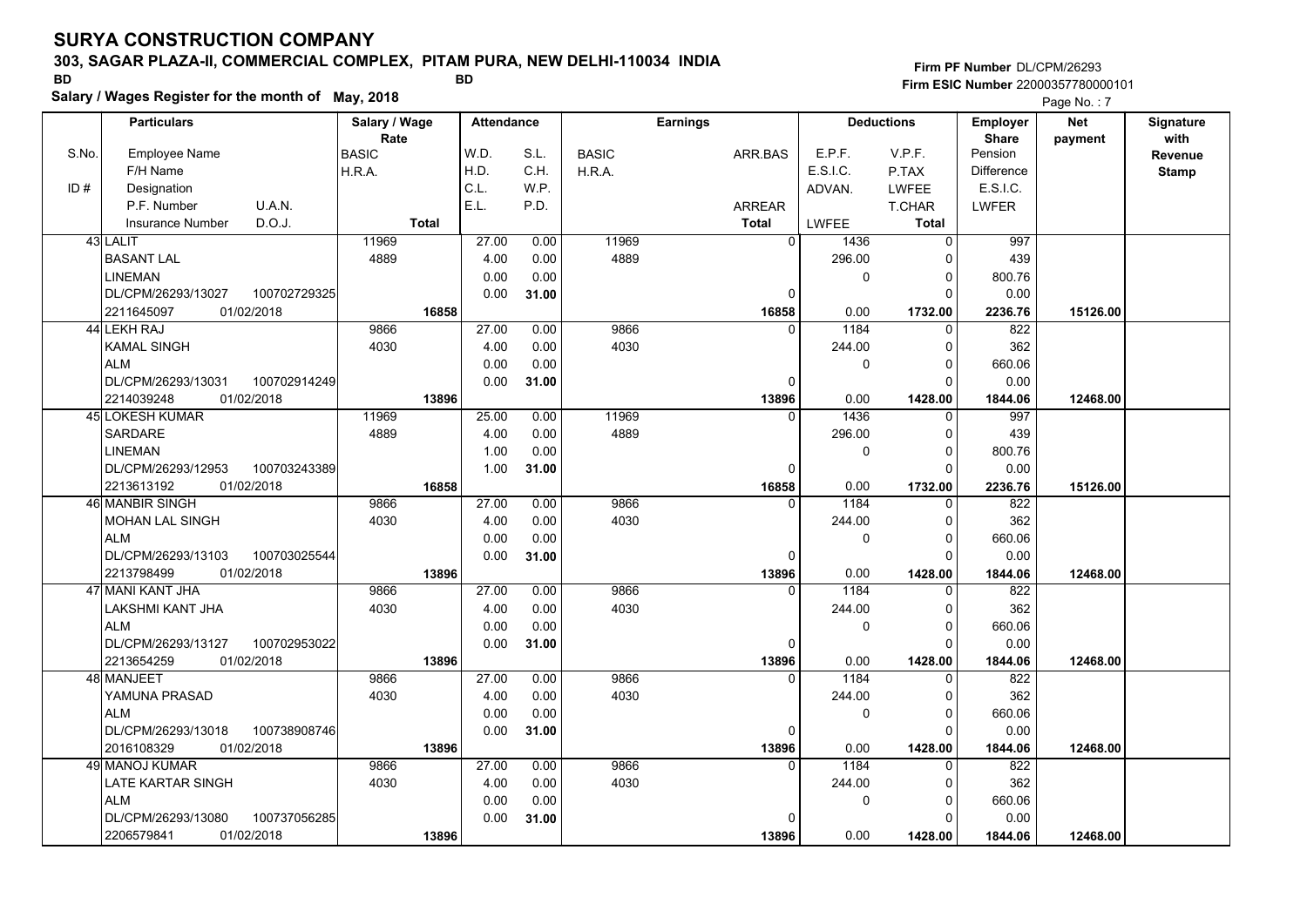### **303, SAGAR PLAZA-II, COMMERCIAL COMPLEX, PITAM PURA, NEW DELHI-110034 INDIA**

**Salary / Wages Register for the month of May, 2018 BD BD**

**Firm PF Number**DL/CPM/26293**Firm ESIC Number** 22000357780000101

|       | <b>Particulars</b>                 | Salary / Wage<br>Rate |              | <b>Attendance</b> |       |              | <b>Earnings</b> |                |              | <b>Deductions</b> | Employer<br><b>Share</b> | <b>Net</b> | Signature<br>with |
|-------|------------------------------------|-----------------------|--------------|-------------------|-------|--------------|-----------------|----------------|--------------|-------------------|--------------------------|------------|-------------------|
| S.No. | Employee Name                      | <b>BASIC</b>          |              | W.D.              | S.L.  | <b>BASIC</b> |                 | ARR BAS        | E.P.F.       | V.P.F.            | Pension                  | payment    | Revenue           |
|       | F/H Name                           | H.R.A.                |              | H.D.              | C.H.  | H.R.A.       |                 |                | E.S.I.C.     | P.TAX             | Difference               |            | <b>Stamp</b>      |
| ID#   | Designation                        |                       |              | C.L.              | W.P.  |              |                 |                | ADVAN.       | <b>LWFEE</b>      | E.S.I.C.                 |            |                   |
|       | U.A.N.<br>P.F. Number              |                       |              | E.L.              | P.D.  |              |                 | <b>ARREAR</b>  |              | T.CHAR            | <b>LWFER</b>             |            |                   |
|       | D.O.J.<br><b>Insurance Number</b>  |                       | <b>Total</b> |                   |       |              |                 | Total          | <b>LWFEE</b> | <b>Total</b>      |                          |            |                   |
|       | 50 MANOJ SINGH                     | 9866                  |              | 27.00             | 0.00  | 9866         |                 | $\overline{0}$ | 1184         | $\Omega$          | 822                      |            |                   |
|       | <b>AJYOTI SINGH</b>                | 4030                  |              | 4.00              | 0.00  | 4030         |                 |                | 244.00       | 0                 | 362                      |            |                   |
|       | <b>ALM</b>                         |                       |              | 0.00              | 0.00  |              |                 |                | $\Omega$     | $\mathbf 0$       | 660.06                   |            |                   |
|       | 100735793927<br>DL/CPM/26293/12979 |                       |              | 0.00              | 31.00 |              |                 | $\Omega$       |              | $\Omega$          | 0.00                     |            |                   |
|       | 2207262252<br>01/02/2018           |                       | 13896        |                   |       |              |                 | 13896          | 0.00         | 1428.00           | 1844.06                  | 12468.00   |                   |
|       | 51 MANOJ SINGH                     | 11969                 |              | 27.00             | 0.00  | 11969        |                 | $\Omega$       | 1436         | 0                 | 997                      |            |                   |
|       | LATE SITA RAM SINGH                | 4889                  |              | 4.00              | 0.00  | 4889         |                 |                | 296.00       | 0                 | 439                      |            |                   |
|       | <b>LINEMAN</b>                     |                       |              | 0.00              | 0.00  |              |                 |                | 0            | $\Omega$          | 800.76                   |            |                   |
|       | DL/CPM/26293/13118<br>100737071719 |                       |              | 0.00              | 31.00 |              |                 | 0              |              | 0                 | 0.00                     |            |                   |
|       | 01/02/2018<br>2207262253           |                       | 16858        |                   |       |              |                 | 16858          | 0.00         | 1732.00           | 2236.76                  | 15126.00   |                   |
|       | 52 MOHAN DASS                      | 11969                 |              | 27.00             | 0.00  | 11969        |                 | $\Omega$       | 1436         | $\mathbf 0$       | 997                      |            |                   |
|       | <b>MADAN LAL</b>                   | 4889                  |              | 4.00              | 0.00  | 4889         |                 |                | 296.00       | 0                 | 439                      |            |                   |
|       | <b>LINEMAN</b>                     |                       |              | 0.00              | 0.00  |              |                 |                | 0            | $\mathbf 0$       | 800.76                   |            |                   |
|       | DL/CPM/26293/13097<br>100737145793 |                       |              | 0.00              | 31.00 |              |                 | 0              |              | $\Omega$          | 0.00                     |            |                   |
|       | 2211620736<br>01/02/2018           |                       | 16858        |                   |       |              |                 | 16858          | 0.00         | 1732.00           | 2236.76                  | 15126.00   |                   |
|       | 53 MOHAN KUMAR                     | 9866                  |              | 27.00             | 0.00  | 9866         |                 | $\Omega$       | 1184         | 0                 | 822                      |            |                   |
|       | LATE RAM SOGRATH                   | 4030                  |              | 4.00              | 0.00  | 4030         |                 |                | 244.00       | $\mathbf 0$       | 362                      |            |                   |
|       | <b>ALM</b>                         |                       |              | 0.00              | 0.00  |              |                 |                | 0            | $\Omega$          | 660.06                   |            |                   |
|       | 100737066036<br>DL/CPM/26293/12994 |                       |              | 0.00              | 31.00 |              |                 | $\Omega$       |              | $\Omega$          | 0.00                     |            |                   |
|       | 2212257220<br>01/02/2018           |                       | 13896        |                   |       |              |                 | 13896          | 0.00         | 1428.00           | 1844.06                  | 12468.00   |                   |
|       | 54 MOHINDER KUMAR                  | 11969                 |              | 24.00             | 0.00  | 11583        |                 | $\Omega$       | 1390         | $\Omega$          | 965                      |            |                   |
|       | <b>SHIV NATH</b>                   | 4889                  |              | 4.00              | 0.00  | 4731         |                 |                | 286.00       | $\mathbf 0$       | 425                      |            |                   |
|       | <b>LINEMAN</b>                     |                       |              | 1.00              | 1.00  |              |                 |                | 0            | $\mathbf 0$       | 774.92                   |            |                   |
|       | DL/CPM/26293/12961<br>100998248440 |                       |              | 1.00              | 30.00 |              |                 | 0              |              | $\Omega$          | 0.00                     |            |                   |
|       | 2016123697<br>01/02/2018           |                       | 16858        |                   |       |              |                 | 16314          | 0.00         | 1676.00           | 2164.92                  | 14638.00   |                   |
|       | 55 MOMRAJ SINGH                    | 11969                 |              | 27.00             | 0.00  | 11969        |                 | $\Omega$       | 1436         | 0                 | 997                      |            |                   |
|       | <b>GANGOLA SINGH</b>               | 4889                  |              | 4.00              | 0.00  | 4889         |                 |                | 296.00       | 0                 | 439                      |            |                   |
|       | <b>LINEMAN</b>                     |                       |              | 0.00              | 0.00  |              |                 |                | 0            | $\mathbf 0$       | 800.76                   |            |                   |
|       | 100457717479<br>DL/CPM/26293/13230 |                       |              | 0.00              | 31.00 |              |                 | 0              |              | $\Omega$          | 0.00                     |            |                   |
|       | 2012818898<br>05/02/2018           |                       | 16858        |                   |       |              |                 | 16858          | 0.00         | 1732.00           | 2236.76                  | 15126.00   |                   |
|       | 56 MUKESH KUMAR                    | 11969                 |              | 27.00             | 0.00  | 11969        |                 | $\Omega$       | 1436         | $\Omega$          | 997                      |            |                   |
|       | <b>JAMNA DASS</b>                  | 4889                  |              | 4.00              | 0.00  | 4889         |                 |                | 296.00       | $\mathbf 0$       | 439                      |            |                   |
|       | <b>LINEMAN</b>                     |                       |              | 0.00              | 0.00  |              |                 |                | 0            | $\mathbf 0$       | 800.76                   |            |                   |
|       | DL/CPM/26293/13122<br>100917995670 |                       |              | 0.00              | 31.00 |              |                 | O              |              | $\Omega$          | 0.00                     |            |                   |
|       | 01/02/2018<br>2213773553           |                       | 16858        |                   |       |              |                 | 16858          | 0.00         | 1732.00           | 2236.76                  | 15126.00   |                   |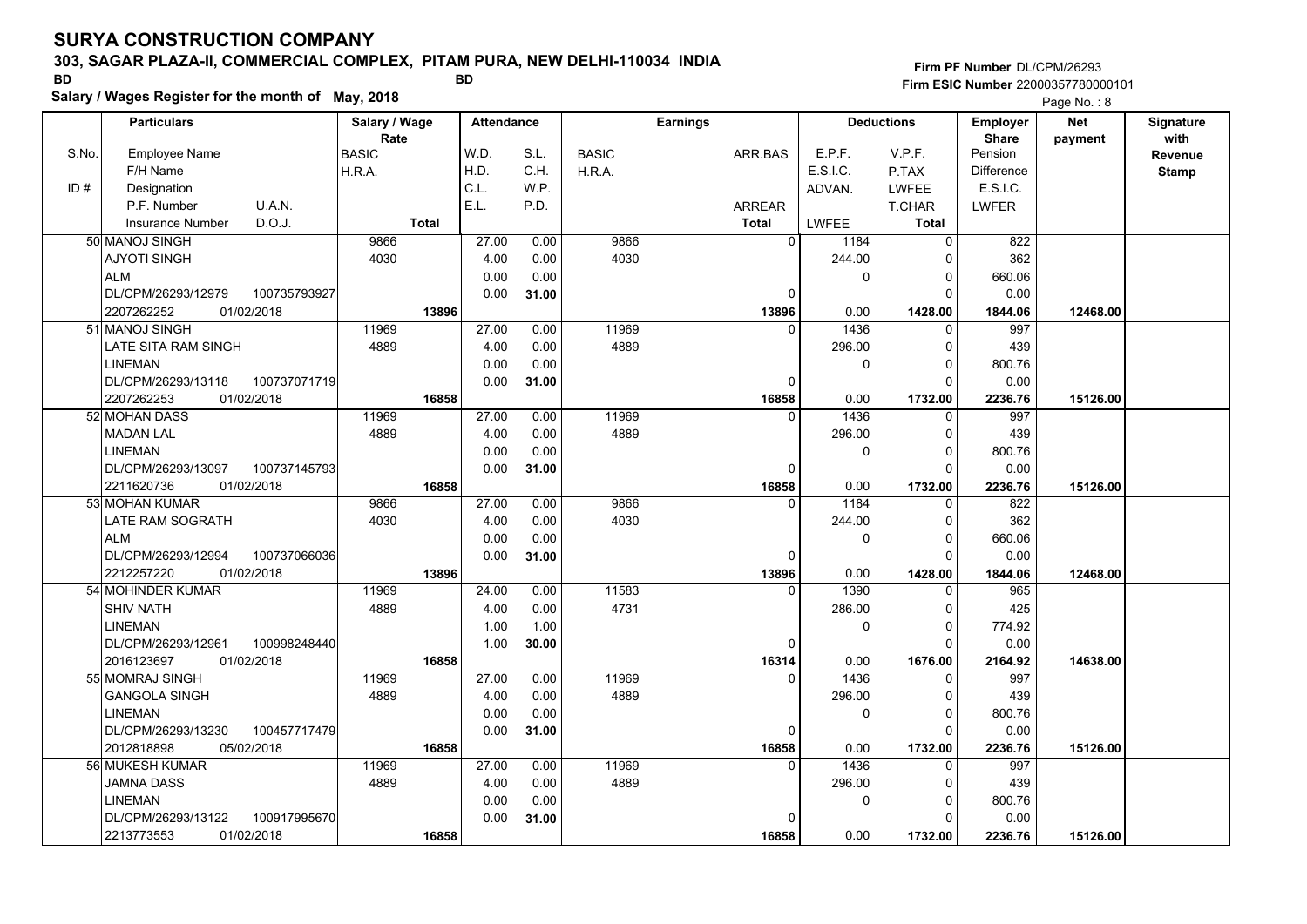### **303, SAGAR PLAZA-II, COMMERCIAL COMPLEX, PITAM PURA, NEW DELHI-110034 INDIA**

**Salary / Wages Register for the month of May, 2018 BD BD**

### **Firm PF Number**DL/CPM/26293**Firm ESIC Number** 22000357780000101

|       | <b>Particulars</b>                    |              | Salary / Wage<br>Rate |              | <b>Attendance</b> |       |              | <b>Earnings</b> |                   |              | <b>Deductions</b>   | Employer<br><b>Share</b> | <b>Net</b> | Signature<br>with |
|-------|---------------------------------------|--------------|-----------------------|--------------|-------------------|-------|--------------|-----------------|-------------------|--------------|---------------------|--------------------------|------------|-------------------|
| S.No. | Employee Name                         |              | <b>BASIC</b>          |              | W.D.              | S.L.  | <b>BASIC</b> | ARR BAS         |                   | E.P.F.       | V.P.F.              | Pension                  | payment    | <b>Revenue</b>    |
|       | F/H Name                              |              | H.R.A.                |              | H.D.              | C.H.  | H.R.A.       |                 |                   | E.S.I.C.     | P.TAX               | Difference               |            | <b>Stamp</b>      |
| ID#   | Designation                           |              |                       |              | C.L.              | W.P.  |              |                 |                   | ADVAN.       | <b>LWFEE</b>        | E.S.I.C.                 |            |                   |
|       | P.F. Number                           | U.A.N.       |                       |              | E.L.              | P.D.  |              | <b>ARREAR</b>   |                   |              | T.CHAR              | <b>LWFER</b>             |            |                   |
|       | <b>Insurance Number</b>               | D.O.J.       |                       | <b>Total</b> |                   |       |              | Total           |                   | LWFEE        | Total               |                          |            |                   |
|       | 57 MUNNA KUMAR SHAH                   |              | 11969                 |              | 27.00             | 0.00  | 11969        |                 | $\Omega$          | 1436         | $\Omega$            | 997                      |            |                   |
|       | LAL MANOHAR SHAH                      |              | 4889                  |              | 4.00              | 0.00  | 4889         |                 |                   | 296.00       | 0                   | 439                      |            |                   |
|       | <b>LINEMAN</b>                        |              |                       |              | 0.00              | 0.00  |              |                 |                   | 0            | $\mathbf 0$         | 800.76                   |            |                   |
|       | DL/CPM/26293/13086                    | 100702954366 |                       |              | 0.00              | 31.00 |              |                 | 0                 |              | $\Omega$            | 0.00                     |            |                   |
|       | 2207266043<br>01/02/2018              |              |                       | 16858        |                   |       |              |                 | 16858             | 0.00         | 1732.00             | 2236.76                  | 15126.00   |                   |
|       | 58 MURALI MANOHAR                     |              | 9866                  |              | 27.00             | 0.00  | 9866         |                 | $\Omega$          | 1184         | $\Omega$            | 822                      |            |                   |
|       | JAGAN NATH                            |              | 4030                  |              | 4.00              | 0.00  | 4030         |                 |                   | 244.00       | 0                   | 362                      |            |                   |
|       | <b>ALM</b>                            |              |                       |              | 0.00              | 0.00  |              |                 |                   | 0            | $\Omega$            | 660.06                   |            |                   |
|       | DL/CPM/26293/13028                    | 100736694104 |                       |              | 0.00              | 31.00 |              |                 | 0                 |              | $\mathbf 0$         | 0.00                     |            |                   |
|       | 01/02/2018<br>2213613235              |              |                       | 13896        |                   |       |              |                 | 13896             | 0.00         | 1428.00             | 1844.06                  | 12468.00   |                   |
|       | 59 MURARI JHA                         |              | 11969                 |              | 0.00              | 0.00  | $\mathbf 0$  |                 | $\Omega$          | $\mathbf 0$  | $\Omega$            | 0                        |            |                   |
|       | SURYA NARAIN JHA                      |              | 4889                  |              | 0.00              | 0.00  | 0            |                 |                   | 0.00         | $\mathbf 0$         | $\mathbf 0$              |            |                   |
|       | <b>LINEMAN</b>                        |              |                       |              | 0.00              | 31.00 |              |                 |                   | 0            | $\mathbf 0$         | 0.00                     |            |                   |
|       | DL/CPM/26293/12959                    | 100738661915 |                       |              | 0.00              | 0.00  |              |                 | 0                 |              | $\Omega$            | 0.00                     |            |                   |
|       | 1106533456<br>01/02/2018              |              |                       | 16858        |                   |       |              |                 | $\mathbf{0}$      | 0.00         | 0.00                | 0.00                     | 0.00       |                   |
|       | 60 NARENDER                           |              | 11969                 |              | 27.00             | 0.00  | 11969        |                 | $\Omega$          | 1436         | $\Omega$            | 997                      |            |                   |
|       | LATE OM PRAKASH                       |              | 4889                  |              | 4.00              | 0.00  | 4889         |                 |                   | 296.00       | $\mathbf 0$         | 439                      |            |                   |
|       | <b>LINEMAN</b>                        |              |                       |              | 0.00              | 0.00  |              |                 |                   | $\Omega$     | $\Omega$            | 800.76                   |            |                   |
|       | DL/CPM/26293/13099                    | 100737063030 |                       |              | 0.00              | 31.00 |              |                 | $\Omega$          |              | $\Omega$            | 0.00                     |            |                   |
|       | 2213623392<br>01/02/2018              |              |                       | 16858        |                   |       |              |                 | 16858             | 0.00         | 1732.00             | 2236.76                  | 15126.00   |                   |
|       | 61 NARENDER                           |              | 11969                 |              | 27.00             | 0.00  | 11969        |                 | $\Omega$          | 1436         | $\Omega$            | 997                      |            |                   |
|       | <b>RAMKANWAR</b>                      |              | 4889                  |              | 4.00              | 0.00  | 4889         |                 |                   | 296.00       | $\Omega$            | 439                      |            |                   |
|       | <b>LINEMAN</b>                        |              |                       |              | 0.00              | 0.00  |              |                 |                   | 0            | $\mathbf 0$         | 800.76                   |            |                   |
|       | DL/CPM/26293/13101                    | 100703195177 |                       |              | 0.00              | 31.00 |              |                 | 0                 |              | $\Omega$            | 0.00                     |            |                   |
|       | 01/02/2018<br>2213613507<br>62 NARESH |              | 9866                  | 16858        | 27.00             | 0.00  | 9866         |                 | 16858<br>$\Omega$ | 0.00<br>1184 | 1732.00<br>$\Omega$ | 2236.76<br>822           | 15126.00   |                   |
|       | OM PRAKASH                            |              | 4030                  |              | 4.00              | 0.00  | 4030         |                 |                   | 244.00       | $\Omega$            | 362                      |            |                   |
|       | <b>ALM</b>                            |              |                       |              | 0.00              | 0.00  |              |                 |                   | 0            | $\mathbf 0$         | 660.06                   |            |                   |
|       | DL/CPM/26293/13113                    | 100922852235 |                       |              | 0.00              |       |              |                 | 0                 |              | $\Omega$            | 0.00                     |            |                   |
|       | 2016187556<br>01/02/2018              |              |                       | 13896        |                   | 31.00 |              |                 | 13896             | 0.00         | 1428.00             | 1844.06                  | 12468.00   |                   |
|       | 63 NARESH                             |              | 9866                  |              | 27.00             | 0.00  | 9866         |                 | $\Omega$          | 1184         | $\Omega$            | 822                      |            |                   |
|       | <b>ISHWAR SINGH</b>                   |              | 4030                  |              | 4.00              | 0.00  | 4030         |                 |                   | 244.00       | 0                   | 362                      |            |                   |
|       | <b>ALM</b>                            |              |                       |              | 0.00              | 0.00  |              |                 |                   | 0            | $\mathbf 0$         | 660.06                   |            |                   |
|       | DL/CPM/26293/13037                    | 100917699480 |                       |              | 0.00              | 31.00 |              |                 | 0                 |              | $\Omega$            | 0.00                     |            |                   |
|       | 2016179194<br>01/02/2018              |              |                       | 13896        |                   |       |              |                 | 13896             | 0.00         | 1428.00             | 1844.06                  | 12468.00   |                   |
|       |                                       |              |                       |              |                   |       |              |                 |                   |              |                     |                          |            |                   |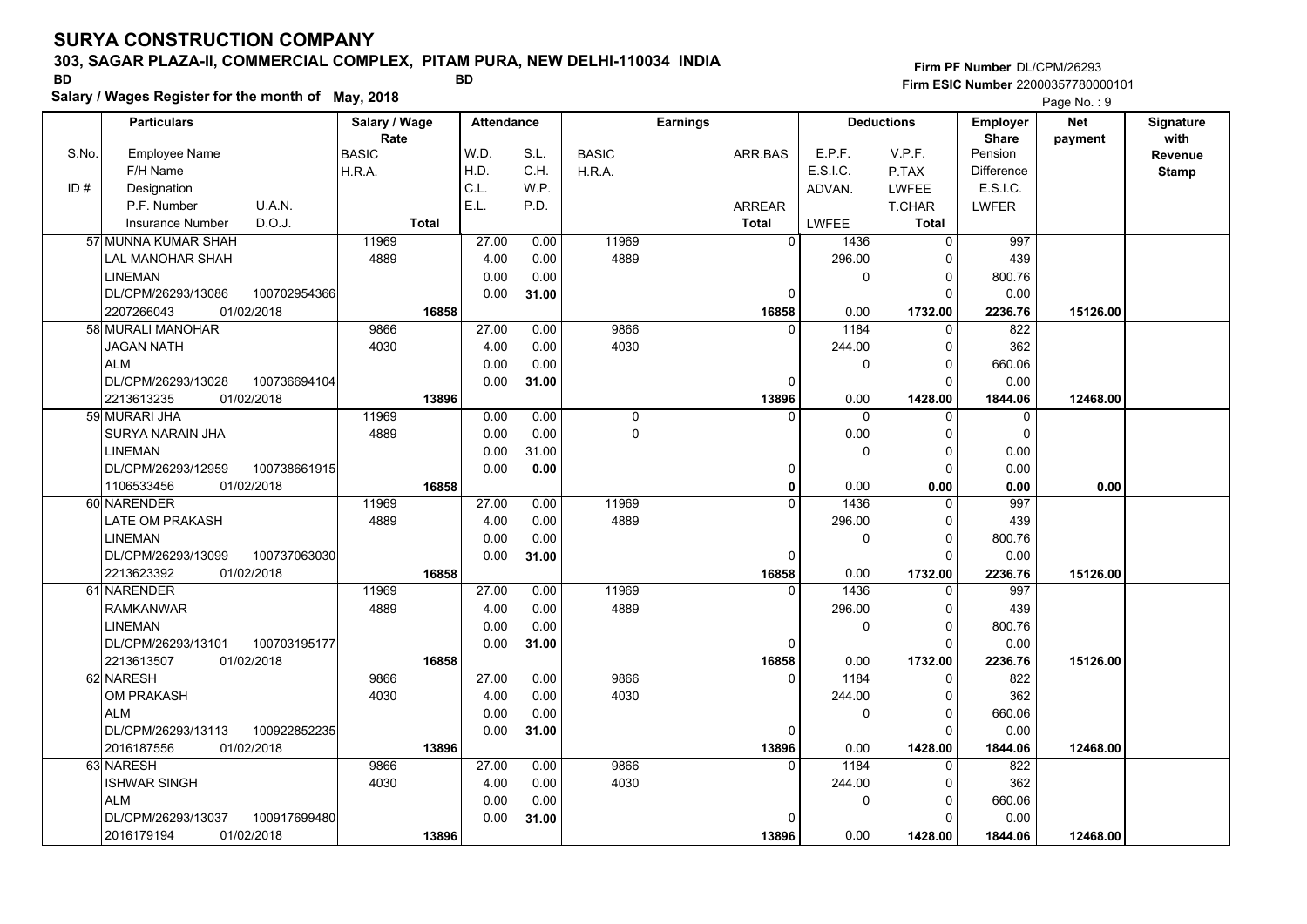### **303, SAGAR PLAZA-II, COMMERCIAL COMPLEX, PITAM PURA, NEW DELHI-110034 INDIA**

**Salary / Wages Register for the month of May, 2018 BD BD**

### **Firm PF Number**DL/CPM/26293**Firm ESIC Number** 22000357780000101

|       | <b>Particulars</b>                 | Salary / Wage        | <b>Attendance</b> |       |              | <b>Earnings</b> |                        | <b>Deductions</b> | <b>Employer</b>         | <b>Net</b> | Signature       |
|-------|------------------------------------|----------------------|-------------------|-------|--------------|-----------------|------------------------|-------------------|-------------------------|------------|-----------------|
| S.No. | Employee Name                      | Rate<br><b>BASIC</b> | W.D.              | S.L.  | <b>BASIC</b> | ARR.BAS         | E.P.F.                 | V.P.F.            | <b>Share</b><br>Pension | payment    | with<br>Revenue |
|       | F/H Name                           | H.R.A.               | H.D.              | C.H.  | H.R.A.       |                 | E.S.I.C.               | P.TAX             | <b>Difference</b>       |            | <b>Stamp</b>    |
| ID#   | Designation                        |                      | C.L.              | W.P.  |              |                 | ADVAN.                 | <b>LWFEE</b>      | E.S.I.C.                |            |                 |
|       | U.A.N.<br>P.F. Number              |                      | E.L.              | P.D.  |              | ARREAR          |                        | T.CHAR            | <b>LWFER</b>            |            |                 |
|       | D.O.J.<br><b>Insurance Number</b>  | <b>Total</b>         |                   |       |              | <b>Total</b>    | <b>LWFEE</b>           | <b>Total</b>      |                         |            |                 |
|       | 64 NARESH KUMAR                    | 9866                 | 27.00             | 0.00  | 9866         |                 | $\overline{0}$<br>1184 | $\mathbf 0$       | 822                     |            |                 |
|       | <b>LATE PRAHLAD</b>                | 4030                 | 4.00              | 0.00  | 4030         |                 | 244.00                 | $\Omega$          | 362                     |            |                 |
|       | <b>ALM</b>                         |                      | 0.00              | 0.00  |              |                 |                        | 0<br>$\Omega$     | 660.06                  |            |                 |
|       | DL/CPM/26293/13126<br>100702962048 |                      | 0.00              | 31.00 |              |                 | $\Omega$               | $\Omega$          | 0.00                    |            |                 |
|       | 01/02/2018<br>1110045411           | 13896                |                   |       |              | 13896           | 0.00                   | 1428.00           | 1844.06                 | 12468.00   |                 |
|       | 65 NAROTTAM KUMAR SHARMA           | 11969                | 27.00             | 0.00  | 11969        |                 | 1436<br>$\Omega$       | $\Omega$          | 997                     |            |                 |
|       | <b>BAJRANG LAL SHARMA</b>          | 4889                 | 4.00              | 0.00  | 4889         |                 | 296.00                 | 0                 | 439                     |            |                 |
|       | <b>LINEMAN</b>                     |                      | 0.00              | 0.00  |              |                 |                        | $\Omega$<br>0     | 800.76                  |            |                 |
|       | DL/CPM/26293/13021<br>100735997798 |                      | 0.00              | 31.00 |              |                 | $\Omega$               | $\Omega$          | 0.00                    |            |                 |
|       | 01/02/2018<br>2213613399           | 16858                |                   |       |              | 16858           | 0.00                   | 1732.00           | 2236.76                 | 15126.00   |                 |
|       | 66 OM KANWAR                       | 11969                | 27.00             | 0.00  | 11969        |                 | 1436<br>$\mathbf{0}$   | 0                 | 997                     |            |                 |
|       | LATE SURENDER KUMAR                | 4889                 | 4.00              | 0.00  | 4889         |                 | 296.00                 | $\Omega$          | 439                     |            |                 |
|       | <b>FOREMAN</b>                     |                      | 0.00              | 0.00  |              |                 |                        | $\Omega$<br>0     | 800.76                  |            |                 |
|       | DL/CPM/26293/13083<br>100702964201 |                      | 0.00              | 31.00 |              |                 | 0                      | $\Omega$          | 0.00                    |            |                 |
|       | 2211620762<br>01/02/2018           | 16858                |                   |       |              | 16858           | 0.00                   | 1732.00           | 2236.76                 | 15126.00   |                 |
|       | 67 PANKAJ KUMAR CHAUDHARY          | 9866                 | 27.00             | 0.00  | 9866         |                 | $\Omega$<br>1184       | $\Omega$          | 822                     |            |                 |
|       | LATE RAMISHWAR CAHUDHARI           | 4030                 | 4.00              | 0.00  | 4030         |                 | 244.00                 | $\Omega$          | 362                     |            |                 |
|       | <b>ALM</b>                         |                      | 0.00              | 0.00  |              |                 |                        | 0<br>$\Omega$     | 660.06                  |            |                 |
|       | DL/CPM/26293/13036<br>100888739386 |                      | 0.00              | 31.00 |              |                 | 0                      | $\Omega$          | 0.00                    |            |                 |
|       | 2211754347<br>01/02/2018           | 13896                |                   |       |              | 13896           | 0.00                   | 1428.00           | 1844.06                 | 12468.00   |                 |
|       | 68 PARMOD KUMAR                    | 9866                 | 27.00             | 0.00  | 9866         |                 | 1184<br>$\Omega$       | $\Omega$          | 822                     |            |                 |
|       | <b>DILBAG SINGH</b>                | 4030                 | 4.00              | 0.00  | 4030         |                 | 244.00                 | $\Omega$          | 362                     |            |                 |
|       | <b>ALM</b>                         |                      | 0.00              | 0.00  |              |                 |                        | $\mathbf 0$<br>0  | 660.06                  |            |                 |
|       | DL/CPM/26293/13128<br>100736374254 |                      | 0.00              | 31.00 |              |                 | $\mathbf 0$            | $\Omega$          | 0.00                    |            |                 |
|       | 01/02/2018<br>2213613161           | 13896                |                   |       |              | 13896           | 0.00                   | 1428.00           | 1844.06                 | 12468.00   |                 |
|       | 69 PAWAN KUMAR                     | 9866                 | 27.00             | 0.00  | 9866         |                 | 1184<br>$\Omega$       | $\Omega$          | 822                     |            |                 |
|       | <b>SAT NARAYAN</b>                 | 4030                 | 4.00              | 0.00  | 4030         |                 | 244.00                 | $\Omega$          | 362                     |            |                 |
|       | <b>ALM</b>                         |                      | 0.00              | 0.00  |              |                 |                        | 0<br>$\Omega$     | 660.06                  |            |                 |
|       | 100738243292<br>DL/CPM/26293/13106 |                      | 0.00              | 31.00 |              |                 | 0                      | $\Omega$          | 0.00                    |            |                 |
|       | 2212357329<br>01/02/2018           | 13896                |                   |       |              | 13896           | 0.00                   | 1428.00           | 1844.06                 | 12468.00   |                 |
|       | 70 PRAMOD                          | 11969                | 27.00             | 0.00  | 11969        |                 | 1436<br>$\Omega$       | $\Omega$          | 997                     |            |                 |
|       | DAYASHANKAR                        | 4889                 | 4.00              | 0.00  | 4889         |                 | 296.00                 | $\Omega$          | 439                     |            |                 |
|       | <b>LINEMAN</b>                     |                      | 0.00              | 0.00  |              |                 |                        | $\Omega$<br>0     | 800.76                  |            |                 |
|       | DL/CPM/26293/13092<br>100702787828 |                      | 0.00              | 31.00 |              |                 | $\Omega$               | $\Omega$          | 0.00                    |            |                 |
|       | 2206578134<br>01/02/2018           | 16858                |                   |       |              | 16858           | 0.00                   | 1732.00           | 2236.76                 | 15126.00   |                 |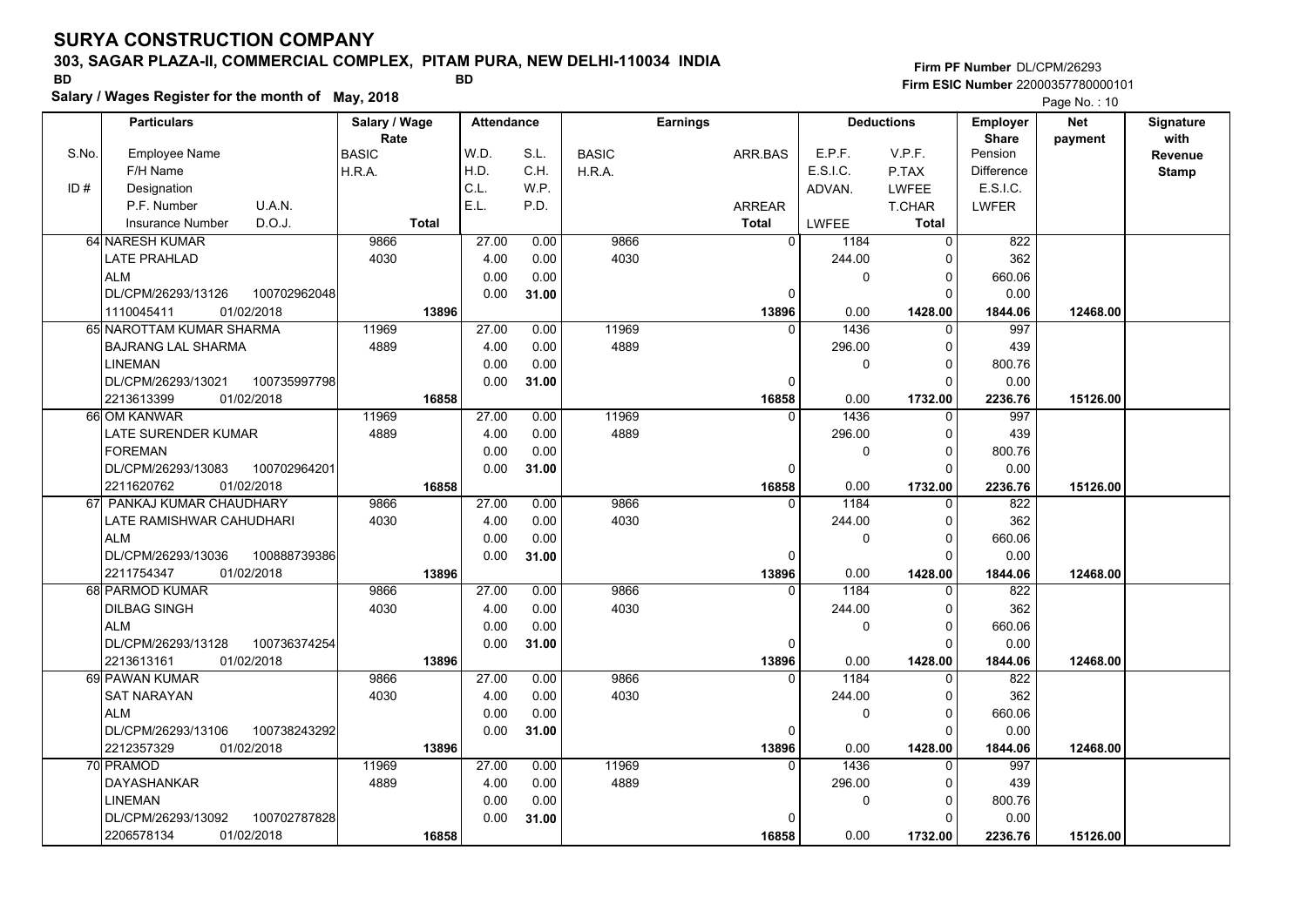### **303, SAGAR PLAZA-II, COMMERCIAL COMPLEX, PITAM PURA, NEW DELHI-110034 INDIA**

**Salary / Wages Register for the month of May, 2018 BD BD**

**Firm PF Number**DL/CPM/26293**Firm ESIC Number** 22000357780000101

|       | <b>Particulars</b>                             |              | Salary / Wage |              | <b>Attendance</b> |       |              | <b>Earnings</b> |                   |              | <b>Deductions</b>   | Employer                | <b>Net</b> | Signature       |
|-------|------------------------------------------------|--------------|---------------|--------------|-------------------|-------|--------------|-----------------|-------------------|--------------|---------------------|-------------------------|------------|-----------------|
| S.No. | Employee Name                                  |              | Rate<br>BASIC |              | W.D.              | S.L.  | <b>BASIC</b> | ARR.BAS         |                   | E.P.F.       | V.P.F.              | <b>Share</b><br>Pension | payment    | with<br>Revenue |
|       | F/H Name                                       |              | H.R.A.        |              | H.D.              | C.H.  | H.R.A.       |                 |                   | E.S.I.C.     | P.TAX               | <b>Difference</b>       |            | <b>Stamp</b>    |
| ID#   | Designation                                    |              |               |              | C.L.              | W.P.  |              |                 |                   | ADVAN.       | <b>LWFEE</b>        | E.S.I.C.                |            |                 |
|       | P.F. Number                                    | U.A.N.       |               |              | E.L.              | P.D.  |              | ARREAR          |                   |              | T.CHAR              | <b>LWFER</b>            |            |                 |
|       | D.O.J.<br><b>Insurance Number</b>              |              |               | <b>Total</b> |                   |       |              | <b>Total</b>    |                   | LWFEE        | Total               |                         |            |                 |
|       | 71 PRITAM SINGH                                |              | 9866          |              | 27.00             | 0.00  | 9866         |                 | $\mathbf 0$       | 1184         | $\overline{0}$      | 822                     |            |                 |
|       | PREM SINGH                                     |              | 4030          |              | 4.00              | 0.00  | 4030         |                 |                   | 244.00       | $\Omega$            | 362                     |            |                 |
|       | <b>ALM</b>                                     |              |               |              | 0.00              | 0.00  |              |                 |                   | $\mathbf 0$  | 0                   | 660.06                  |            |                 |
|       | DL/CPM/26293/13110                             | 100737736814 |               |              | 0.00              | 31.00 |              |                 | 0                 |              | $\Omega$            | 0.00                    |            |                 |
|       | 2213613240<br>01/02/2018                       |              |               | 13896        |                   |       |              |                 | 13896             | 0.00         | 1428.00             | 1844.06                 | 12468.00   |                 |
|       | 72 PYARE LAL                                   |              | 11969         |              | 21.00             | 0.00  | 11197        |                 | $\Omega$          | 1344         | $\Omega$            | 933                     |            |                 |
|       | <b>MURARI LAL</b>                              |              | 4889          |              | 4.00              | 0.00  | 4574         |                 |                   | 276.00       | $\Omega$            | 411                     |            |                 |
|       | <b>LINEMAN</b>                                 |              |               |              | 2.00              | 2.00  |              |                 |                   | $\mathbf{0}$ | $\Omega$            |                         |            |                 |
|       |                                                |              |               |              | 2.00              |       |              |                 |                   |              | $\Omega$            | 749.12                  |            |                 |
|       | DL/CPM/26293/13084<br>2213832720<br>01/02/2018 | 100703045736 |               | 16858        |                   | 29.00 |              |                 | 0<br>15771        | 0.00         | 1620.00             | 0.00<br>2093.12         | 14151.00   |                 |
|       | 73 PYARE LAL                                   |              | 11969         |              | 27.00             | 0.00  | 11969        |                 | $\Omega$          | 1436         | $\Omega$            | 997                     |            |                 |
|       | LATE UJAGAR LAL                                |              | 4889          |              | 4.00              | 0.00  | 4889         |                 |                   | 296.00       | $\Omega$            | 439                     |            |                 |
|       | <b>FOREMAN</b>                                 |              |               |              | 0.00              | 0.00  |              |                 |                   | 0            | $\Omega$            | 800.76                  |            |                 |
|       | DL/CPM/26293/13116                             |              |               |              |                   |       |              |                 |                   |              | $\Omega$            |                         |            |                 |
|       | 2212969874<br>01/02/2018                       | 100702964388 |               | 16858        | 0.00              | 31.00 |              |                 | $\Omega$<br>16858 | 0.00         | 1732.00             | 0.00<br>2236.76         | 15126.00   |                 |
|       | 74 RAFFIK                                      |              | 11969         |              | 27.00             | 0.00  | 11969        |                 | $\Omega$          | 1436         | $\Omega$            | 997                     |            |                 |
|       | <b>ROSHAN</b>                                  |              | 4889          |              | 4.00              | 0.00  | 4889         |                 |                   | 296.00       | $\Omega$            | 439                     |            |                 |
|       | <b>LINEMAN</b>                                 |              |               |              | 0.00              | 0.00  |              |                 |                   | 0            | $\Omega$            | 800.76                  |            |                 |
|       | DL/CPM/26293/13093                             | 100703217785 |               |              | 0.00              | 31.00 |              |                 | $\Omega$          |              | $\Omega$            | 0.00                    |            |                 |
|       | 2213737935<br>01/02/2018                       |              |               | 16858        |                   |       |              |                 | 16858             | 0.00         |                     |                         | 15126.00   |                 |
|       | 75 RAHUL                                       |              | 9866          |              | 27.00             | 0.00  | 9866         |                 | $\Omega$          | 1184         | 1732.00<br>$\Omega$ | 2236.76<br>822          |            |                 |
|       | <b>OMNARAYAN</b>                               |              | 4030          |              | 4.00              | 0.00  | 4030         |                 |                   | 244.00       | $\Omega$            | 362                     |            |                 |
|       | <b>ALM</b>                                     |              |               |              | 0.00              | 0.00  |              |                 |                   | $\mathbf{0}$ | $\Omega$            | 660.06                  |            |                 |
|       | DL/CPM/26293/13111                             | 100922838744 |               |              | 0.00              | 31.00 |              |                 | 0                 |              | $\Omega$            | 0.00                    |            |                 |
|       | 2016178306<br>01/02/2018                       |              |               | 13896        |                   |       |              |                 | 13896             | 0.00         | 1428.00             | 1844.06                 | 12468.00   |                 |
|       | 76 RAJ KUMAR                                   |              | 11969         |              | 27.00             | 0.00  | 11969        |                 | $\Omega$          | 1436         | $\Omega$            | 997                     |            |                 |
|       | <b>LATE ROSHAN LAL</b>                         |              | 4889          |              | 4.00              | 0.00  | 4889         |                 |                   | 296.00       | $\Omega$            | 439                     |            |                 |
|       | <b>LINEMAN</b>                                 |              |               |              | 0.00              | 0.00  |              |                 |                   | 0            | 0                   | 800.76                  |            |                 |
|       | DL/CPM/26293/13119                             | 100737067217 |               |              | 0.00              |       |              |                 | 0                 |              | $\Omega$            | 0.00                    |            |                 |
|       | 01/02/2018<br>2213613329                       |              |               |              |                   | 31.00 |              |                 |                   |              |                     |                         |            |                 |
|       | 77 RAJ PAL                                     |              | 9866          | 16858        | 27.00             | 0.00  | 9866         |                 | 16858<br>$\Omega$ | 0.00<br>1184 | 1732.00<br>$\Omega$ | 2236.76<br>822          | 15126.00   |                 |
|       |                                                |              | 4030          |              |                   |       | 4030         |                 |                   |              |                     | 362                     |            |                 |
|       | DEEP CHAND                                     |              |               |              | 4.00              | 0.00  |              |                 |                   | 244.00       | $\Omega$            |                         |            |                 |
|       | <b>ALM</b>                                     |              |               |              | 0.00              | 0.00  |              |                 |                   | 0            | $\Omega$<br>O       | 660.06                  |            |                 |
|       | DL/CPM/26293/13104                             | 100736315198 |               |              | 0.00              | 31.00 |              |                 | n                 |              |                     | 0.00                    |            |                 |
|       | 01/02/2018<br>2213613207                       |              |               | 13896        |                   |       |              |                 | 13896             | 0.00         | 1428.00             | 1844.06                 | 12468.00   |                 |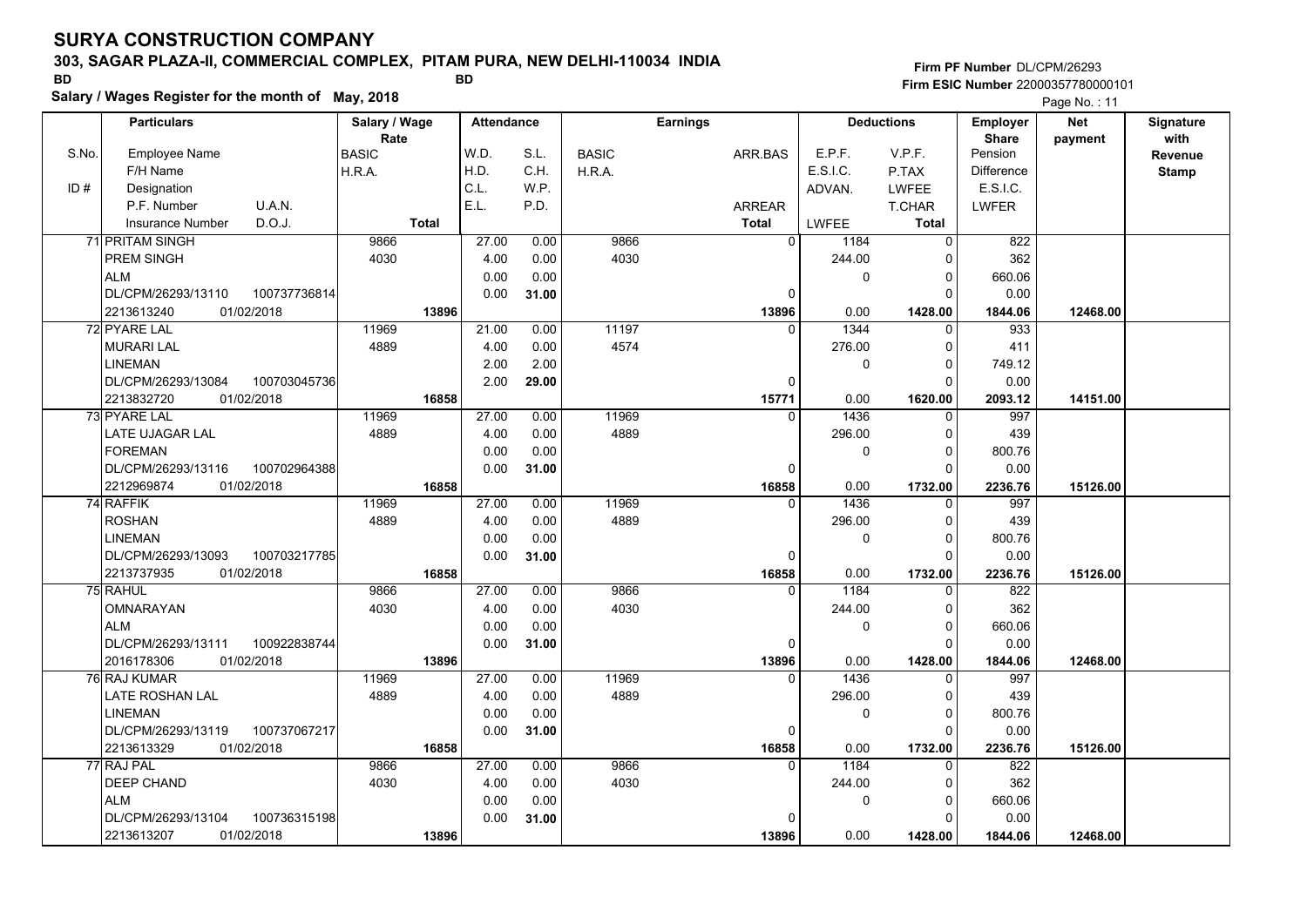### **303, SAGAR PLAZA-II, COMMERCIAL COMPLEX, PITAM PURA, NEW DELHI-110034 INDIA**

**Salary / Wages Register for the month of May, 2018 BD BD**

### **Firm PF Number**DL/CPM/26293**Firm ESIC Number** 22000357780000101

|       | <b>Particulars</b>                 | Salary / Wage        | <b>Attendance</b> |       |              | <b>Earnings</b> |              | <b>Deductions</b> | Employer                | <b>Net</b> | Signature       |
|-------|------------------------------------|----------------------|-------------------|-------|--------------|-----------------|--------------|-------------------|-------------------------|------------|-----------------|
| S.No. | Employee Name                      | Rate<br><b>BASIC</b> | W.D.              | S.L.  | <b>BASIC</b> | ARR.BAS         | E.P.F.       | V.P.F.            | <b>Share</b><br>Pension | payment    | with<br>Revenue |
|       | F/H Name                           | H.R.A.               | H.D.              | C.H.  | H.R.A.       |                 | E.S.I.C.     | P.TAX             | <b>Difference</b>       |            | <b>Stamp</b>    |
| ID#   | Designation                        |                      | C.L.              | W.P.  |              |                 | ADVAN.       | LWFEE             | E.S.I.C.                |            |                 |
|       | U.A.N.<br>P.F. Number              |                      | E.L.              | P.D.  |              | ARREAR          |              | T.CHAR            | <b>LWFER</b>            |            |                 |
|       | D.O.J.<br><b>Insurance Number</b>  | <b>Total</b>         |                   |       |              | <b>Total</b>    | <b>LWFEE</b> | <b>Total</b>      |                         |            |                 |
|       | 78 RAJBEER                         | 9866                 | 27.00             | 0.00  | 9866         | $\mathbf 0$     | 1184         | 0                 | 822                     |            |                 |
|       | <b>NATHU RAM</b>                   | 4030                 | 4.00              | 0.00  | 4030         |                 | 244.00       | $\Omega$          | 362                     |            |                 |
|       | <b>ALM</b>                         |                      | 0.00              | 0.00  |              |                 | 0            | 0                 | 660.06                  |            |                 |
|       | DL/CPM/26293/13186<br>101178216577 |                      | 0.00              | 31.00 |              | 0               |              | $\Omega$          | 0.00                    |            |                 |
|       | 2016737965<br>01/02/2018           | 13896                |                   |       |              | 13896           | 0.00         | 1428.00           | 1844.06                 | 12468.00   |                 |
|       | 79 RAJENDER                        | 11969                | 27.00             | 0.00  | 11969        | $\Omega$        | 1436         | $\Omega$          | 997                     |            |                 |
|       | <b>ISHWAR SINGH</b>                | 4889                 | 4.00              | 0.00  | 4889         |                 | 296.00       | 0                 | 439                     |            |                 |
|       | <b>LINEMAN</b>                     |                      | 0.00              | 0.00  |              |                 | 0            | 0                 | 800.76                  |            |                 |
|       | DL/CPM/26293/13223<br>100702873977 |                      | 0.00              | 31.00 |              | $\Omega$        |              | $\Omega$          | 0.00                    |            |                 |
|       | 2213623431<br>01/02/2018           | 16858                |                   |       |              | 16858           | 0.00         | 1732.00           | 2236.76                 | 15126.00   |                 |
|       | 80 RAJPAL                          | 11969                | 27.00             | 0.00  | 11969        | $\Omega$        | 1436         | $\Omega$          | 997                     |            |                 |
|       | <b>LATE DEVI DAS</b>               | 4889                 | 4.00              | 0.00  | 4889         |                 | 296.00       | $\Omega$          | 439                     |            |                 |
|       | <b>LINEMAN</b>                     |                      | 0.00              | 0.00  |              |                 | 0            | $\Omega$          | 800.76                  |            |                 |
|       | DL/CPM/26293/13100<br>100888672662 |                      | 0.00              | 31.00 |              | $\Omega$        |              | $\Omega$          | 0.00                    |            |                 |
|       | 01/02/2018<br>2016120607           | 16858                |                   |       |              | 16858           | 0.00         | 1732.00           | 2236.76                 | 15126.00   |                 |
|       | 81 RAJPAL                          | 9866                 | 27.00             | 0.00  | 9866         | $\Omega$        | 1184         | 0                 | 822                     |            |                 |
|       | <b>RAM KISHAN</b>                  | 4030                 | 4.00              | 0.00  | 4030         |                 | 244.00       | 0                 | 362                     |            |                 |
|       | <b>ALM</b>                         |                      | 0.00              | 0.00  |              |                 | 0            | 0                 | 660.06                  |            |                 |
|       | DL/CPM/26293/13108<br>100737904416 |                      | 0.00              | 31.00 |              | $\Omega$        |              | $\Omega$          | 0.00                    |            |                 |
|       | 2207262221<br>01/02/2018           | 13896                |                   |       |              | 13896           | 0.00         | 1428.00           | 1844.06                 | 12468.00   |                 |
|       | 82 RAKESH KUMAR                    | 9866                 | 27.00             | 0.00  | 9866         | $\Omega$        | 1184         | $\Omega$          | 822                     |            |                 |
|       | OM NARAYAN                         | 4030                 | 4.00              | 0.00  | 4030         |                 | 244.00       | $\Omega$          | 362                     |            |                 |
|       | <b>ALM</b>                         |                      | 0.00              | 0.00  |              |                 | $\mathbf 0$  | $\Omega$          | 660.06                  |            |                 |
|       | 100737571934<br>DL/CPM/26293/13131 |                      | 0.00              | 31.00 |              | $\Omega$        |              | $\Omega$          | 0.00                    |            |                 |
|       | 01/02/2018<br>2213613167           | 13896                |                   |       |              | 13896           | 0.00         | 1428.00           | 1844.06                 | 12468.00   |                 |
|       | 83 RAM KUMAR                       | 11969                | 27.00             | 0.00  | 11969        | $\Omega$        | 1436         | $\Omega$          | 997                     |            |                 |
|       | RAM JANAM CHAUHAN                  | 4889                 | 4.00              | 0.00  | 4889         |                 | 296.00       | 0                 | 439                     |            |                 |
|       | <b>LINEMAN</b>                     |                      | 0.00              | 0.00  |              |                 | $\mathbf 0$  | $\Omega$          | 800.76                  |            |                 |
|       | DL/CPM/26293/13091<br>100737901165 |                      | 0.00              | 31.00 |              | $\mathbf 0$     |              | $\Omega$          | 0.00                    |            |                 |
|       | 1107262184<br>01/02/2018           | 16858                |                   |       |              | 16858           | 0.00         | 1732.00           | 2236.76                 | 15126.00   |                 |
|       | 84 RAM LAKHAN                      | 11969                | 27.00             | 0.00  | 11969        | $\Omega$        | 1436         | $\Omega$          | 997                     |            |                 |
|       | LATE KAMATA                        | 4889                 | 4.00              | 0.00  | 4889         |                 | 296.00       | $\Omega$          | 439                     |            |                 |
|       | <b>FOREMAN</b>                     |                      | 0.00              | 0.00  |              |                 | 0            | 0                 | 800.76                  |            |                 |
|       | DL/CPM/26293/13117<br>100702960247 |                      | 0.00              | 31.00 |              |                 |              | O                 | 0.00                    |            |                 |
|       | 2207262195<br>01/02/2018           | 16858                |                   |       |              | 16858           | 0.00         | 1732.00           | 2236.76                 | 15126.00   |                 |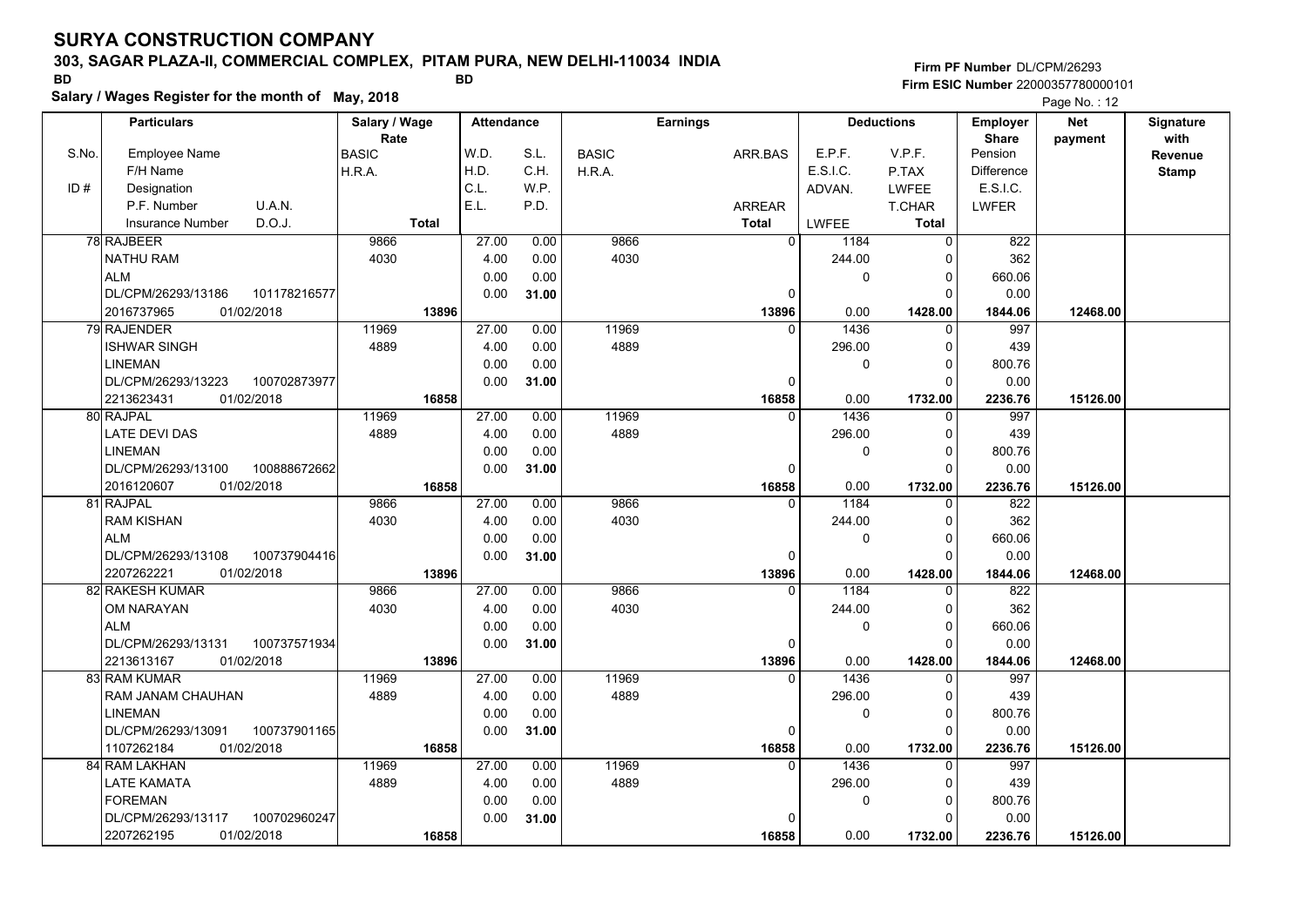### **303, SAGAR PLAZA-II, COMMERCIAL COMPLEX, PITAM PURA, NEW DELHI-110034 INDIA**

**Salary / Wages Register for the month of May, 2018 BD BD**

### **Firm PF Number**DL/CPM/26293**Firm ESIC Number** 22000357780000101

|       | <b>Particulars</b>       |              | Salary / Wage |              | <b>Attendance</b> |       | <b>Earnings</b> |  |               |              | <b>Deductions</b> | <b>Employer</b>   | <b>Net</b> | Signature    |
|-------|--------------------------|--------------|---------------|--------------|-------------------|-------|-----------------|--|---------------|--------------|-------------------|-------------------|------------|--------------|
|       |                          |              | Rate          |              |                   |       |                 |  |               |              |                   | <b>Share</b>      | payment    | with         |
| S.No. | Employee Name            |              | <b>BASIC</b>  |              | W.D.              | S.L.  | <b>BASIC</b>    |  | ARR.BAS       | E.P.F.       | V.P.F.            | Pension           |            | Revenue      |
|       | F/H Name                 |              | H.R.A.        |              | H.D.              | C.H.  | H.R.A.          |  |               | E.S.I.C.     | P.TAX             | <b>Difference</b> |            | <b>Stamp</b> |
| ID#   | Designation              |              |               |              | C.L.              | W.P.  |                 |  |               | ADVAN.       | LWFEE             | E.S.I.C.          |            |              |
|       | P.F. Number              | U.A.N.       |               |              | E.L.              | P.D.  |                 |  | <b>ARREAR</b> |              | T.CHAR            | <b>LWFER</b>      |            |              |
|       | <b>Insurance Number</b>  | D.O.J.       |               | <b>Total</b> |                   |       |                 |  | <b>Total</b>  | LWFEE        | Total             |                   |            |              |
|       | 85 RAMANAND SAW          |              | 11969         |              | 27.00             | 0.00  | 11969           |  | $\Omega$      | 1436         | $\Omega$          | 997               |            |              |
|       | RAMESHWER SAW            |              | 4889          |              | 4.00              | 0.00  | 4889            |  |               | 296.00       | $\Omega$          | 439               |            |              |
|       | <b>LINEMAN</b>           |              |               |              | 0.00              | 0.00  |                 |  |               | 0            | 0                 | 800.76            |            |              |
|       | DL/CPM/26293/13087       | 100703193673 |               |              | 0.00              | 31.00 |                 |  | 0             |              | $\Omega$          | 0.00              |            |              |
|       | 01/02/2018<br>2213613226 |              |               | 16858        |                   |       |                 |  | 16858         | 0.00         | 1732.00           | 2236.76           | 15126.00   |              |
|       | <b>86 RAMESH KUMAR</b>   |              | 9866          |              | 27.00             | 0.00  | 9866            |  | $\Omega$      | 1184         | $\Omega$          | 822               |            |              |
|       | CHATRU                   |              | 4030          |              | 4.00              | 0.00  | 4030            |  |               | 244.00       | $\Omega$          | 362               |            |              |
|       | <b>ALM</b>               |              |               |              | 0.00              | 0.00  |                 |  |               | $\mathbf{0}$ | 0                 | 660.06            |            |              |
|       | DL/CPM/26293/13038       | 101016589965 |               |              | 0.00              | 31.00 |                 |  | $\mathbf 0$   |              | $\Omega$          | 0.00              |            |              |
|       | 01/02/2018<br>2016369601 |              |               | 13896        |                   |       |                 |  | 13896         | 0.00         | 1428.00           | 1844.06           | 12468.00   |              |
|       | 87 RAVI KUMAR RAJBHAR    |              | 9866          |              | 27.00             | 0.00  | 9866            |  | $\Omega$      | 1184         | $\Omega$          | 822               |            |              |
|       | <b>SURESH RAJBHAR</b>    |              | 4030          |              | 4.00              | 0.00  | 4030            |  |               | 244.00       | 0                 | 362               |            |              |
|       | <b>ALM</b>               |              |               |              | 0.00              | 0.00  |                 |  |               | $\mathbf{0}$ | $\Omega$          | 660.06            |            |              |
|       | DL/CPM/26293/13115       | 101048823565 |               |              | 0.00              | 31.00 |                 |  | $\Omega$      |              | $\Omega$          | 0.00              |            |              |
|       | 01/02/2018<br>2303057723 |              |               | 13896        |                   |       |                 |  | 13896         | 0.00         | 1428.00           | 1844.06           | 12468.00   |              |
|       | 88 RAVINDER              |              | 9866          |              | 27.00             | 0.00  | 9866            |  | 0             | 1184         | $\mathbf 0$       | 822               |            |              |
|       | <b>AJIT KUMAR</b>        |              | 4030          |              | 4.00              | 0.00  | 4030            |  |               | 244.00       | 0                 | 362               |            |              |
|       | <b>ALM</b>               |              |               |              | 0.00              | 0.00  |                 |  |               | $\Omega$     | $\Omega$          | 660.06            |            |              |
|       | DL/CPM/26293/13124       | 100735790800 |               |              | 0.00              | 31.00 |                 |  | 0             |              | $\Omega$          | 0.00              |            |              |
|       | 01/02/2018<br>2213997145 |              |               | 13896        |                   |       |                 |  | 13896         | 0.00         | 1428.00           | 1844.06           | 12468.00   |              |
|       | 89 RAVINDER KUMAR        |              | 11969         |              | 27.00             | 0.00  | 11969           |  | $\Omega$      | 1436         | $\Omega$          | 997               |            |              |
|       | <b>PRATAP SINGH</b>      |              | 4889          |              | 4.00              | 0.00  | 4889            |  |               | 296.00       | 0                 | 439               |            |              |
|       | <b>LINEMAN</b>           |              |               |              | 0.00              | 0.00  |                 |  |               | $\Omega$     | $\Omega$          | 800.76            |            |              |
|       | DL/CPM/26293/12942       | 100703120270 |               |              | 0.00              | 31.00 |                 |  | $\mathbf 0$   |              | $\Omega$          | 0.00              |            |              |
|       | 2206568815<br>01/02/2018 |              |               | 16858        |                   |       |                 |  | 16858         | 0.00         | 1732.00           | 2236.76           | 15126.00   |              |
|       | 90 RIZWAN                |              | 9866          |              | 27.00             | 0.00  | 9866            |  | $\Omega$      | 1184         | $\Omega$          | 822               |            |              |
|       | <b>YUSUF</b>             |              | 4030          |              | 4.00              | 0.00  | 4030            |  |               | 244.00       | 0                 | 362               |            |              |
|       | <b>ALM</b>               |              |               |              | 0.00              | 0.00  |                 |  |               | $\mathbf 0$  | 0                 | 660.06            |            |              |
|       | DL/CPM/26293/13240       | 100536479718 |               |              | 0.00              | 31.00 |                 |  | $\mathbf{0}$  |              | $\Omega$          | 0.00              |            |              |
|       | 2214390826<br>08/03/2018 |              |               | 13896        |                   |       |                 |  | 13896         | 0.00         | 1428.00           | 1844.06           | 12468.00   |              |
|       | 91 ROSHAN YADAV          |              | 9866          |              | 27.00             | 0.00  | 9866            |  | $\Omega$      | 1184         | $\Omega$          | 822               |            |              |
|       | RAM YAGYA YADAV          |              | 4030          |              | 4.00              | 0.00  | 4030            |  |               | 244.00       | $\Omega$          | 362               |            |              |
|       | <b>ALM</b>               |              |               |              | 0.00              | 0.00  |                 |  |               | $\mathbf 0$  | 0                 | 660.06            |            |              |
|       | DL/CPM/26293/12993       | 100737935697 |               |              | 0.00              | 31.00 |                 |  | $\Omega$      |              | $\Omega$          | 0.00              |            |              |
|       | 01/02/2018<br>2206570421 |              |               | 13896        |                   |       |                 |  | 13896         | 0.00         | 1428.00           | 1844.06           | 12468.00   |              |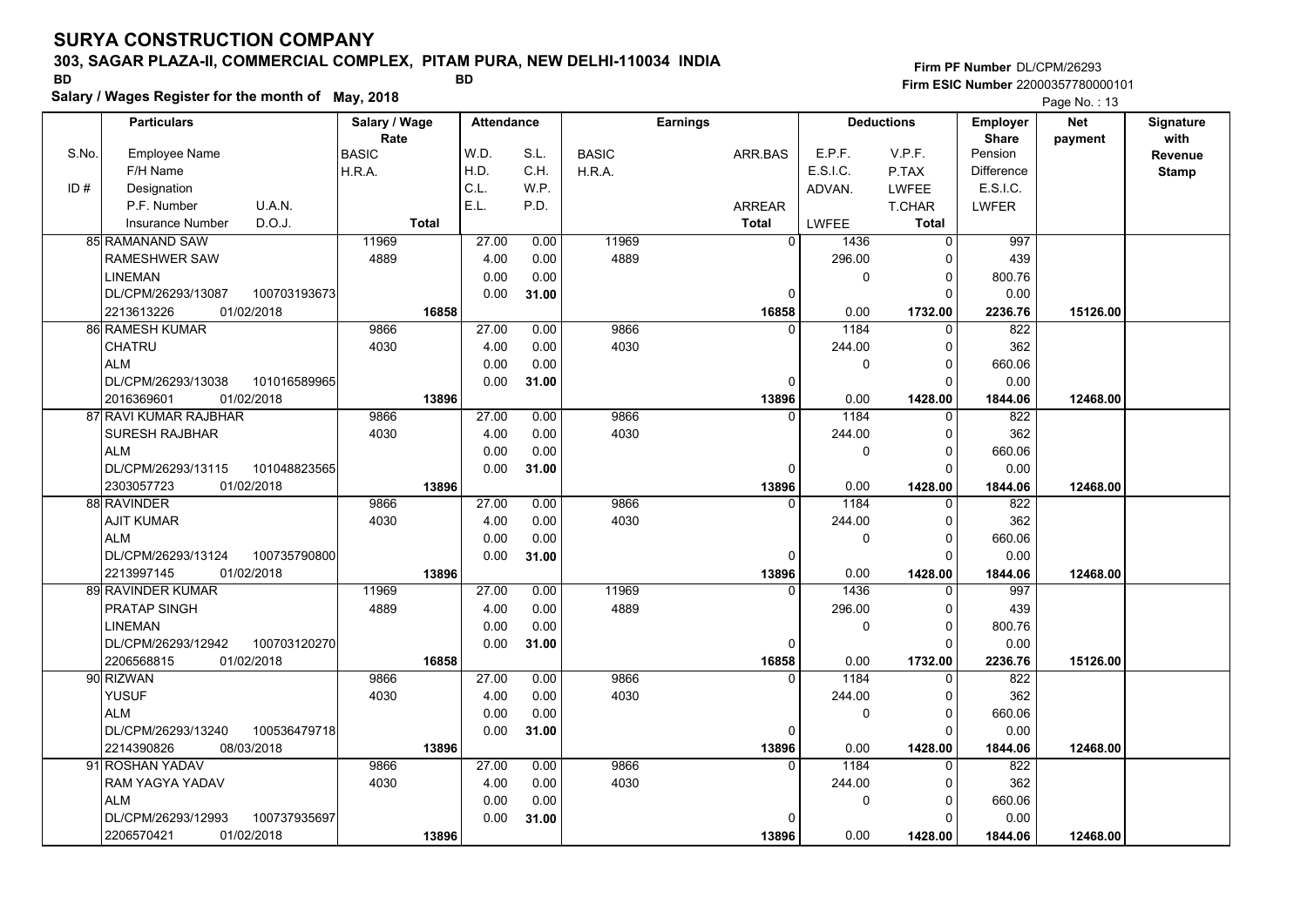### **303, SAGAR PLAZA-II, COMMERCIAL COMPLEX, PITAM PURA, NEW DELHI-110034 INDIA**

**Salary / Wages Register for the month of May, 2018 BD BD**

**Firm PF Number**DL/CPM/26293**Firm ESIC Number** 22000357780000101

|       | <b>Particulars</b>                 | Salary / Wage        | <b>Attendance</b> |       |              | <b>Earnings</b> |              | <b>Deductions</b> | Employer                | <b>Net</b> | Signature<br>with |
|-------|------------------------------------|----------------------|-------------------|-------|--------------|-----------------|--------------|-------------------|-------------------------|------------|-------------------|
| S.No. | Employee Name                      | Rate<br><b>BASIC</b> | W.D.              | S.L.  | <b>BASIC</b> | ARR.BAS         | E.P.F.       | V.P.F.            | <b>Share</b><br>Pension | payment    | Revenue           |
|       | F/H Name                           | H.R.A.               | H.D.              | C.H.  | H.R.A.       |                 | E.S.I.C.     | P.TAX             | <b>Difference</b>       |            | <b>Stamp</b>      |
| ID#   | Designation                        |                      | C.L.              | W.P.  |              |                 | ADVAN.       | <b>LWFEE</b>      | E.S.I.C.                |            |                   |
|       | U.A.N.<br>P.F. Number              |                      | E.L.              | P.D.  |              | ARREAR          |              | T.CHAR            | <b>LWFER</b>            |            |                   |
|       | D.O.J.<br><b>Insurance Number</b>  | <b>Total</b>         |                   |       |              | <b>Total</b>    | <b>LWFEE</b> | Total             |                         |            |                   |
|       | 92 SAJJAN SINGH                    | 11969                | 27.00             | 0.00  | 11969        | $\overline{0}$  | 1436         | 0                 | 997                     |            |                   |
|       | LATE SARDAR SINGH                  | 4889                 | 4.00              | 0.00  | 4889         |                 | 296.00       | $\Omega$          | 439                     |            |                   |
|       | <b>LINEMAN</b>                     |                      | 0.00              | 0.00  |              |                 | $\mathbf 0$  | 0                 | 800.76                  |            |                   |
|       | DL/CPM/26293/13025<br>100702962903 |                      | 0.00              | 31.00 |              | $\mathbf 0$     |              | $\Omega$          | 0.00                    |            |                   |
|       | 2211694133<br>01/02/2018           | 16858                |                   |       |              | 16858           | 0.00         | 1732.00           | 2236.76                 | 15126.00   |                   |
|       | 93 SANDEEP                         | 11969                | 27.00             | 0.00  | 11969        | $\Omega$        | 1436         | $\Omega$          | 997                     |            |                   |
|       | <b>RAM KUMAR</b>                   | 4889                 | 4.00              | 0.00  | 4889         |                 | 296.00       | 0                 | 439                     |            |                   |
|       | <b>LINEMAN</b>                     |                      | 0.00              | 0.00  |              |                 | $\mathbf 0$  | $\Omega$          | 800.76                  |            |                   |
|       | DL/CPM/26293/13024<br>100703164486 |                      | 0.00              | 31.00 |              | 0               |              | $\Omega$          | 0.00                    |            |                   |
|       | 01/02/2018<br>1113011531           | 16858                |                   |       |              | 16858           | 0.00         | 1732.00           | 2236.76                 | 15126.00   |                   |
|       | 94 SANDEEP KUMAR JAISWAL           | 11969                | 22.00             | 0.00  | 10811        | $\Omega$        | 1297         | $\mathbf{0}$      | 901                     |            |                   |
|       | OM PRAKASH JAISWAL                 | 4889                 | 4.00              | 0.00  | 4416         |                 | 267.00       | $\Omega$          | 396                     |            |                   |
|       | <b>LINEMAN</b>                     |                      | 1.00              | 3.00  |              |                 | $\mathbf 0$  | $\Omega$          | 723.28                  |            |                   |
|       | DL/CPM/26293/12971<br>100727142628 |                      | 1.00              | 28.00 |              | $\Omega$        |              | $\Omega$          | 0.00                    |            |                   |
|       | 2015973102<br>01/02/2018           | 16858                |                   |       |              | 15227           | 0.00         | 1564.00           | 2020.28                 | 13663.00   |                   |
|       | 95 SANJEET JHA                     | 9866                 | 27.00             | 0.00  | 9866         |                 | 1184         | $\Omega$          | 822                     |            |                   |
|       | LATE VIDUR JHA                     | 4030                 | 4.00              | 0.00  | 4030         |                 | 244.00       | $\Omega$          | 362                     |            |                   |
|       | <b>ALM</b>                         |                      | 0.00              | 0.00  |              |                 | 0            | $\Omega$          | 660.06                  |            |                   |
|       | DL/CPM/26293/12977<br>100702964553 |                      | 0.00              | 31.00 |              | $\Omega$        |              | $\Omega$          | 0.00                    |            |                   |
|       | 2012723623<br>01/02/2018           | 13896                |                   |       |              | 13896           | 0.00         | 1428.00           | 1844.06                 | 12468.00   |                   |
|       | 96 SANTOSH                         | 11969                | 27.00             | 0.00  | 11969        | $\Omega$        | 1436         | O                 | 997                     |            |                   |
|       | <b>JAI RAM</b>                     | 4889                 | 4.00              | 0.00  | 4889         |                 | 296.00       | 0                 | 439                     |            |                   |
|       | <b>LINEMAN</b>                     |                      | 0.00              | 0.00  |              |                 | $\mathbf 0$  | 0                 | 800.76                  |            |                   |
|       | 100702884145<br>DL/CPM/26293/13023 |                      | 0.00              | 31.00 |              | 0               |              | $\Omega$          | 0.00                    |            |                   |
|       | 2207262197<br>01/02/2018           | 16858                |                   |       |              | 16858           | 0.00         | 1732.00           | 2236.76                 | 15126.00   |                   |
|       | 97 SATISH KUMAR                    | 11969                | 27.00             | 0.00  | 11969        | $\Omega$        | 1436         | $\Omega$          | 997                     |            |                   |
|       | <b>LATE SUBEY SINGH</b>            | 4889                 | 4.00              | 0.00  | 4889         |                 | 296.00       | $\Omega$          | 439                     |            |                   |
|       | <b>LINEMAN</b>                     |                      | 0.00              | 0.00  |              |                 | $\mathbf 0$  | $\Omega$          | 800.76                  |            |                   |
|       | 100702964065<br>DL/CPM/26293/13121 |                      | 0.00              | 31.00 |              | 0               |              | $\Omega$          | 0.00                    |            |                   |
|       | 01/02/2018<br>2213905895           | 16858                |                   |       |              | 16858           | 0.00         | 1732.00           | 2236.76                 | 15126.00   |                   |
|       | 98 SATYWAN                         | 9866                 | 27.00             | 0.00  | 9866         | $\Omega$        | 1184         | $\Omega$          | 822                     |            |                   |
|       | SAWROOP SINGH                      | 4030                 | 4.00              | 0.00  | 4030         |                 | 244.00       | $\Omega$          | 362                     |            |                   |
|       | <b>ALM</b>                         |                      | 0.00              | 0.00  |              |                 | $\pmb{0}$    | 0                 | 660.06                  |            |                   |
|       | 100738267043<br>DL/CPM/26293/13105 |                      | 0.00              | 31.00 |              | $\Omega$        |              | ŋ                 | 0.00                    |            |                   |
|       | 01/02/2018<br>2212579232           | 13896                |                   |       |              | 13896           | 0.00         | 1428.00           | 1844.06                 | 12468.00   |                   |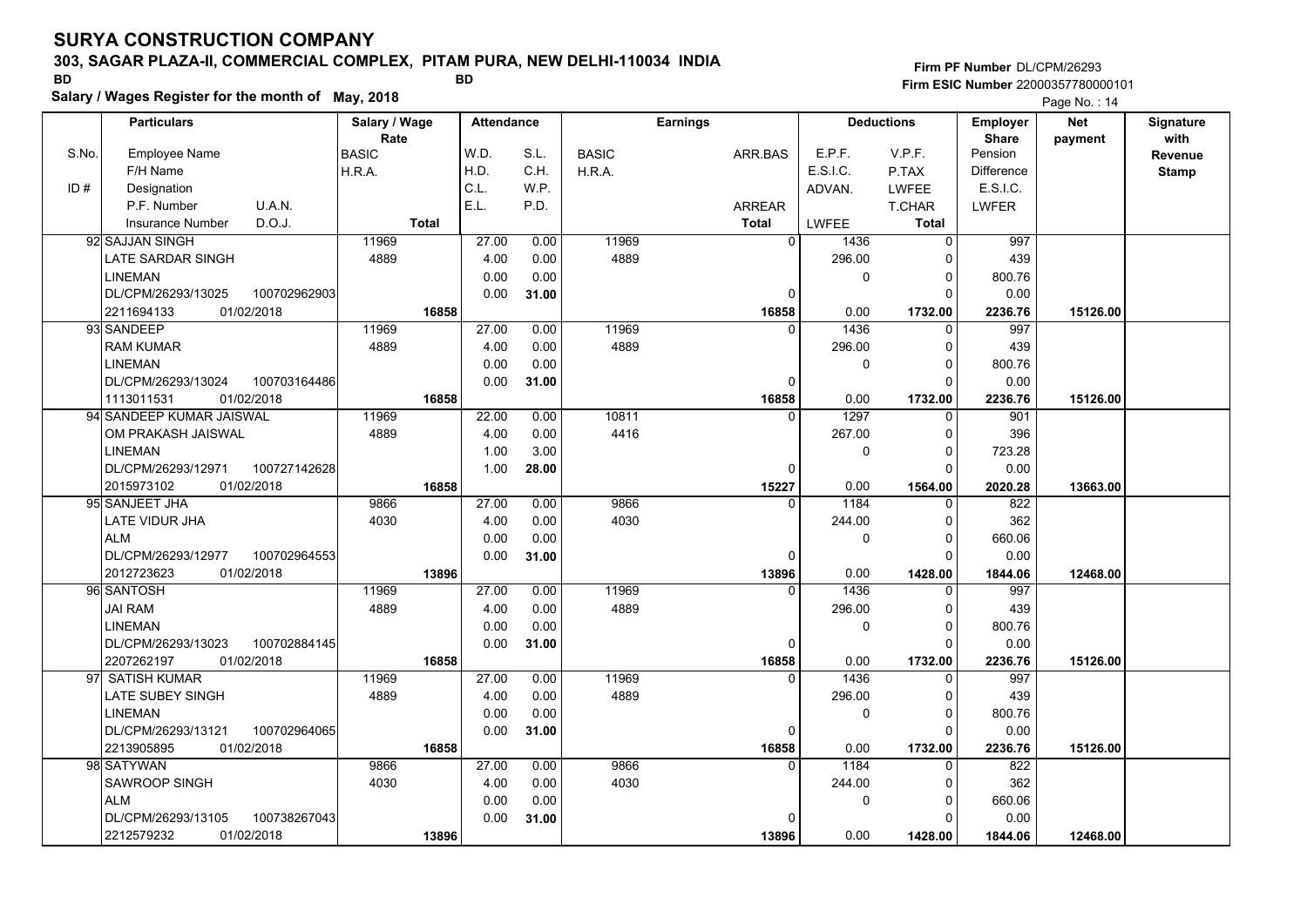### **303, SAGAR PLAZA-II, COMMERCIAL COMPLEX, PITAM PURA, NEW DELHI-110034 INDIA**

**Salary / Wages Register for the month of May, 2018 BD BD**

### **Firm PF Number**DL/CPM/26293**Firm ESIC Number** 22000357780000101

|       | <b>Particulars</b>        |              | Salary / Wage<br><b>Attendance</b> |              | <b>Earnings</b> |       |              |               | <b>Deductions</b> | <b>Employer</b> | <b>Net</b>   | Signature               |          |                 |
|-------|---------------------------|--------------|------------------------------------|--------------|-----------------|-------|--------------|---------------|-------------------|-----------------|--------------|-------------------------|----------|-----------------|
| S.No. | Employee Name             |              | Rate<br><b>BASIC</b>               |              | W.D.            | S.L.  | <b>BASIC</b> | ARR.BAS       |                   | E.P.F.          | V.P.F.       | <b>Share</b><br>Pension | payment  | with<br>Revenue |
|       | F/H Name                  |              | H.R.A.                             |              | H.D.            | C.H.  | H.R.A.       |               |                   | E.S.I.C.        | P.TAX        | Difference              |          | <b>Stamp</b>    |
| ID#   | Designation               |              |                                    |              | C.L.            | W.P.  |              |               |                   | ADVAN.          | LWFEE        | E.S.I.C.                |          |                 |
|       | P.F. Number               | U.A.N.       |                                    |              | E.L.            | P.D.  |              | <b>ARREAR</b> |                   |                 | T.CHAR       | <b>LWFER</b>            |          |                 |
|       | <b>Insurance Number</b>   | D.O.J.       |                                    | <b>Total</b> |                 |       |              | <b>Total</b>  |                   | LWFEE           | Total        |                         |          |                 |
|       | 99 SHIV SARAN             |              | 9866                               |              | 25.00           | 0.00  | 9866         |               | $\Omega$          | 1184            | $\mathbf 0$  | 822                     |          |                 |
|       | <b>HARPAL SINGH</b>       |              | 4030                               |              | 4.00            | 0.00  | 4030         |               |                   | 244.00          | $\Omega$     | 362                     |          |                 |
|       | <b>ALM</b>                |              |                                    |              | 1.00            | 0.00  |              |               |                   | 0               | 0            | 660.06                  |          |                 |
|       | DL/CPM/26293/12995        | 100702863352 |                                    |              | 1.00            | 31.00 |              |               | $\mathbf 0$       |                 | $\Omega$     | 0.00                    |          |                 |
|       | 2207256138<br>01/02/2018  |              |                                    | 13896        |                 |       |              |               | 13896             | 0.00            | 1428.00      | 1844.06                 | 12468.00 |                 |
|       | 100 SHIVSHANKAR           |              | 9866                               |              | 27.00           | 0.00  | 9866         |               | $\mathbf{0}$      | 1184            | $\Omega$     | 822                     |          |                 |
|       | LATE CHAVDHARI RAM        |              | 4030                               |              | 4.00            | 0.00  | 4030         |               |                   | 244.00          | $\Omega$     | 362                     |          |                 |
|       | <b>ALM</b>                |              |                                    |              | 0.00            | 0.00  |              |               |                   | $\mathbf 0$     | 0            | 660.06                  |          |                 |
|       | DL/CPM/26293/13035        | 100702958998 |                                    |              | 0.00            | 31.00 |              |               | $\mathbf{0}$      |                 | $\Omega$     | 0.00                    |          |                 |
|       | 2207262218<br>01/02/2018  |              |                                    | 13896        |                 |       |              |               | 13896             | 0.00            | 1428.00      | 1844.06                 | 12468.00 |                 |
|       | 101 SHRI PAL              |              | 11969                              |              | 27.00           | 0.00  | 11969        |               | $\Omega$          | 1436            | $\Omega$     | 997                     |          |                 |
|       | LATE CHOHAL SINGH         |              | 4889                               |              | 4.00            | 0.00  | 4889         |               |                   | 296.00          | 0            | 439                     |          |                 |
|       | <b>LINEMAN</b>            |              |                                    |              | 0.00            | 0.00  |              |               |                   | $\mathbf 0$     | $\Omega$     | 800.76                  |          |                 |
|       | DL/CPM/26293/13078        | 100737050502 |                                    |              | 0.00            | 31.00 |              |               | $\Omega$          |                 | $\Omega$     | 0.00                    |          |                 |
|       | 01/02/2018<br>2207256149  |              |                                    | 16858        |                 |       |              |               | 16858             | 0.00            | 1732.00      | 2236.76                 | 15126.00 |                 |
|       | 102 SHYAM BABU            |              | 9866                               |              | 27.00           | 0.00  | 9866         |               | 0                 | 1184            | 0            | 822                     |          |                 |
|       | SURESH SINGH              |              | 4030                               |              | 4.00            | 0.00  | 4030         |               |                   | 244.00          | $\Omega$     | 362                     |          |                 |
|       | <b>ALM</b>                |              |                                    |              | 0.00            | 0.00  |              |               |                   | $\mathbf 0$     | $\mathbf{0}$ | 660.06                  |          |                 |
|       | DL/CPM/26293/12643        | 100964075537 |                                    |              | 0.00            | 31.00 |              |               | 0                 |                 | $\Omega$     | 0.00                    |          |                 |
|       | 2205486451<br>01/11/2016  |              |                                    | 13896        |                 |       |              |               | 13896             | 0.00            | 1428.00      | 1844.06                 | 12468.00 |                 |
|       | 103 SONU                  |              | 9866                               |              | 27.00           | 0.00  | 9866         |               | $\Omega$          | 1184            | $\Omega$     | 822                     |          |                 |
|       | <b>JAI BHAGWAN</b>        |              | 4030                               |              | 4.00            | 0.00  | 4030         |               |                   | 244.00          | $\Omega$     | 362                     |          |                 |
|       | <b>ALM</b>                |              |                                    |              | 0.00            | 0.00  |              |               |                   | $\mathbf{0}$    | 0            | 660.06                  |          |                 |
|       | DL/CPM/26293/13185        | 101180664139 |                                    |              | 0.00            | 31.00 |              |               | 0                 |                 | $\Omega$     | 0.00                    |          |                 |
|       | 2016692396<br>01/02/2018  |              |                                    | 13896        |                 |       |              |               | 13896             | 0.00            | 1428.00      | 1844.06                 | 12468.00 |                 |
|       | 104 SUBHASH SAH           |              | 9866                               |              | 27.00           | 0.00  | 9866         |               | $\Omega$          | 1184            | $\Omega$     | 822                     |          |                 |
|       | LATE JAI RAM SAH          |              | 4030                               |              | 4.00            | 0.00  | 4030         |               |                   | 244.00          | 0            | 362                     |          |                 |
|       | <b>ALM</b>                |              |                                    |              | 0.00            | 0.00  |              |               |                   | 0               | 0            | 660.06                  |          |                 |
|       | DL/CPM/26293/13034        | 100702959937 |                                    |              | 0.00            | 31.00 |              |               | $\mathbf 0$       |                 | $\Omega$     | 0.00                    |          |                 |
|       | 2210045413<br>01/02/2018  |              |                                    | 13896        |                 |       |              |               | 13896             | 0.00            | 1428.00      | 1844.06                 | 12468.00 |                 |
|       | <b>105 SUBHASH THAKUR</b> |              | 11969                              |              | 27.00           | 0.00  | 11969        |               | $\Omega$          | 1436            | $\Omega$     | 997                     |          |                 |
|       | PRAMOD THAKUR             |              | 4889                               |              | 4.00            | 0.00  | 4889         |               |                   | 296.00          | $\Omega$     | 439                     |          |                 |
|       | <b>LINEMAN</b>            |              |                                    |              | 0.00            | 0.00  |              |               |                   | $\mathbf 0$     | 0            | 800.76                  |          |                 |
|       | DL/CPM/26293/13085        | 100703118582 |                                    |              | 0.00            | 31.00 |              |               | $\Omega$          |                 | $\Omega$     | 0.00                    |          |                 |
|       | 2213737936<br>01/02/2018  |              |                                    | 16858        |                 |       |              |               | 16858             | 0.00            | 1732.00      | 2236.76                 | 15126.00 |                 |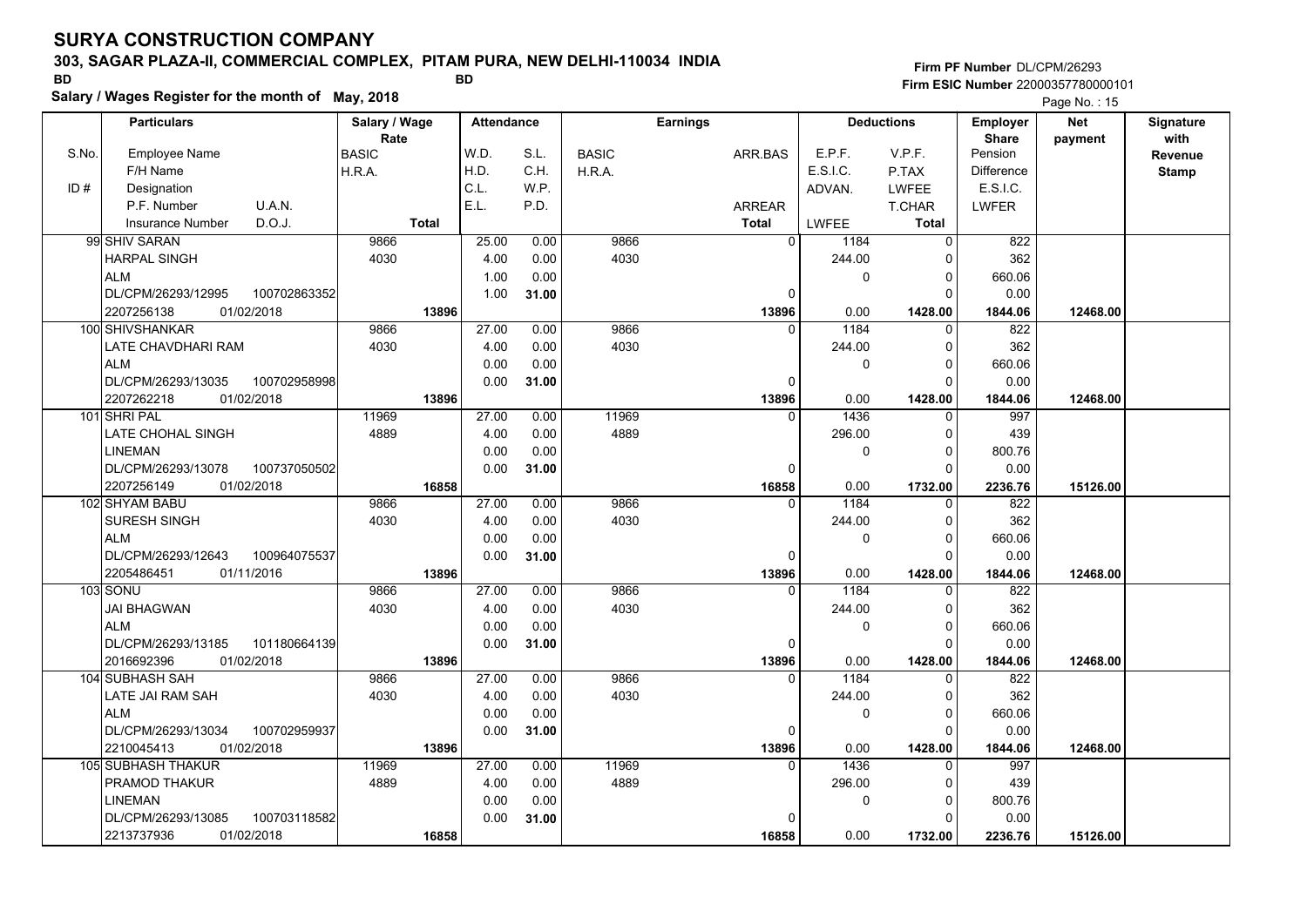### **303, SAGAR PLAZA-II, COMMERCIAL COMPLEX, PITAM PURA, NEW DELHI-110034 INDIA**

**Salary / Wages Register for the month of May, 2018 BD BD**

### **Firm PF Number**DL/CPM/26293**Firm ESIC Number** 22000357780000101

|       | <b>Particulars</b>                 | Salary / Wage          | <b>Attendance</b> |       |              | Earnings     |                        | <b>Deductions</b>     | <b>Employer</b>         | <b>Net</b> | Signature    |
|-------|------------------------------------|------------------------|-------------------|-------|--------------|--------------|------------------------|-----------------------|-------------------------|------------|--------------|
| S.No. | <b>Employee Name</b>               | Rate                   | W.D.              | S.L.  |              |              | E.P.F.                 | V.P.F.                | <b>Share</b><br>Pension | payment    | with         |
|       | F/H Name                           | <b>BASIC</b><br>H.R.A. | H.D.              | C.H.  | <b>BASIC</b> | ARR.BAS      | E.S.I.C.               |                       | <b>Difference</b>       |            | Revenue      |
| ID#   | Designation                        |                        | C.L.              | W.P.  | H.R.A.       |              | ADVAN.                 | P.TAX<br><b>LWFEE</b> | E.S.I.C.                |            | <b>Stamp</b> |
|       | U.A.N.<br>P.F. Number              |                        | E.L.              | P.D.  |              |              |                        |                       |                         |            |              |
|       | D.O.J.                             | <b>Total</b>           |                   |       |              | ARREAR       |                        | T.CHAR                | <b>LWFER</b>            |            |              |
|       | <b>Insurance Number</b>            |                        |                   |       |              | <b>Total</b> | <b>LWFEE</b>           | <b>Total</b>          |                         |            |              |
|       | 106 SULTAN SINGH TOMER             | 11969                  | 27.00             | 0.00  | 11969        |              | $\overline{0}$<br>1436 | $\mathbf 0$           | 997                     |            |              |
|       | LATE BHAWAR SINGH                  | 4889                   | 4.00              | 0.00  | 4889         |              | 296.00                 | $\Omega$              | 439                     |            |              |
|       | <b>LINEMAN</b>                     |                        | 0.00              | 0.00  |              |              | 0                      | $\Omega$              | 800.76                  |            |              |
|       | DL/CPM/26293/13022<br>100737048565 |                        | 0.00              | 31.00 |              |              | $\mathbf 0$            | $\Omega$              | 0.00                    |            |              |
|       | 01/02/2018<br>2211830679           | 16858                  |                   |       |              | 16858        | 0.00                   | 1732.00               | 2236.76                 | 15126.00   |              |
|       | 107 SUMIT KUMAR DAHIYA             | 9866                   | 27.00             | 0.00  | 9866         |              | 1184<br>$\Omega$       | $\Omega$              | 822                     |            |              |
|       | <b>CHANDER BHAN</b>                | 4030                   | 4.00              | 0.00  | 4030         |              | 244.00                 | $\Omega$              | 362                     |            |              |
|       | <b>ALM</b>                         |                        | 0.00              | 0.00  |              |              | 0                      | $\Omega$              | 660.06                  |            |              |
|       | DL/CPM/26293/13129<br>100736199372 |                        | 0.00              | 31.00 |              |              | $\Omega$               | $\Omega$              | 0.00                    |            |              |
|       | 01/02/2018<br>2213756787           | 13896                  |                   |       |              | 13896        | 0.00                   | 1428.00               | 1844.06                 | 12468.00   |              |
|       | 108 SUNIL KR PANDAY                | 11969                  | 27.00             | 0.00  | 11969        |              | 1436<br>$\Omega$       | 0                     | 997                     |            |              |
|       | <b>HARI PD PANDAY</b>              | 4889                   | 4.00              | 0.00  | 4889         |              | 296.00                 | $\Omega$              | 439                     |            |              |
|       | <b>LINEMAN</b>                     |                        | 0.00              | 0.00  |              |              | 0                      | $\Omega$              | 800.76                  |            |              |
|       | DL/CPM/26293/12949<br>100736611959 |                        | 0.00              | 31.00 |              |              | $\Omega$               | $\Omega$              | 0.00                    |            |              |
|       | 2206570418<br>01/02/2018           | 16858                  |                   |       |              | 16858        | 0.00                   | 1732.00               | 2236.76                 | 15126.00   |              |
|       | 109 SURENDER                       | 9866                   | 27.00             | 0.00  | 9866         |              | 1184<br>$\Omega$       | 0                     | 822                     |            |              |
|       | CHANDGI RAM                        | 4030                   | 4.00              | 0.00  | 4030         |              | 244.00                 | $\Omega$              | 362                     |            |              |
|       | <b>ALM</b>                         |                        | 0.00              | 0.00  |              |              | 0                      | $\Omega$              | 660.06                  |            |              |
|       | DL/CPM/26293/13107<br>100702763554 |                        | 0.00              | 31.00 |              |              | 0                      | $\Omega$              | 0.00                    |            |              |
|       | 2211620795<br>01/02/2018           | 13896                  |                   |       |              | 13896        | 0.00                   | 1428.00               | 1844.06                 | 12468.00   |              |
|       | 110 SURENDER SHARMA                | 11969                  | 27.00             | 0.00  | 11969        |              | 1436<br>$\Omega$       | $\Omega$              | 997                     |            |              |
|       | <b>JAI CHAND</b>                   | 4889                   | 4.00              | 0.00  | 4889         |              | 296.00                 | $\Omega$              | 439                     |            |              |
|       | <b>LINEMAN</b>                     |                        | 0.00              | 0.00  |              |              | 0                      | $\Omega$              | 800.76                  |            |              |
|       | DL/CPM/26293/12955<br>100702883474 |                        | 0.00              | 31.00 |              |              | $\mathbf 0$            | $\Omega$              | 0.00                    |            |              |
|       | 2212840958<br>01/02/2018           | 16858                  |                   |       |              | 16858        | 0.00                   | 1732.00               | 2236.76                 | 15126.00   |              |
|       | 111 SURENDER SINGH                 | 9866                   | 27.00             | 0.00  | 9866         |              | $\Omega$<br>1184       | $\Omega$              | 822                     |            |              |
|       | MAAN SINGH                         | 4030                   | 4.00              | 0.00  | 4030         |              | 244.00                 | $\Omega$              | 362                     |            |              |
|       | <b>ALM</b>                         |                        | 0.00              | 0.00  |              |              | 0                      | $\Omega$              | 660.06                  |            |              |
|       | DL/CPM/26293/13219<br>100737215691 |                        | 0.00              | 31.00 |              |              | $\mathbf 0$            | $\Omega$              | 0.00                    |            |              |
|       | 01/02/2018<br>2206585064           | 13896                  |                   |       |              | 13896        | 0.00                   | 1428.00               | 1844.06                 | 12468.00   |              |
|       | 112 SURENDRA                       | 11969                  | 27.00             | 0.00  | 11969        |              | 1436<br>$\Omega$       | $\Omega$              | 997                     |            |              |
|       | <b>KALLU RAM</b>                   | 4889                   | 4.00              | 0.00  | 4889         |              | 296.00                 | $\Omega$              | 439                     |            |              |
|       | <b>LINEMAN</b>                     |                        | 0.00              | 0.00  |              |              | 0                      | $\Omega$              | 800.76                  |            |              |
|       | 100702912463<br>DL/CPM/26293/13094 |                        | 0.00              | 31.00 |              |              | $\mathbf{0}$           | $\Omega$              | 0.00                    |            |              |
|       | 2213791370<br>01/02/2018           | 16858                  |                   |       |              | 16858        | 0.00                   | 1732.00               | 2236.76                 | 15126.00   |              |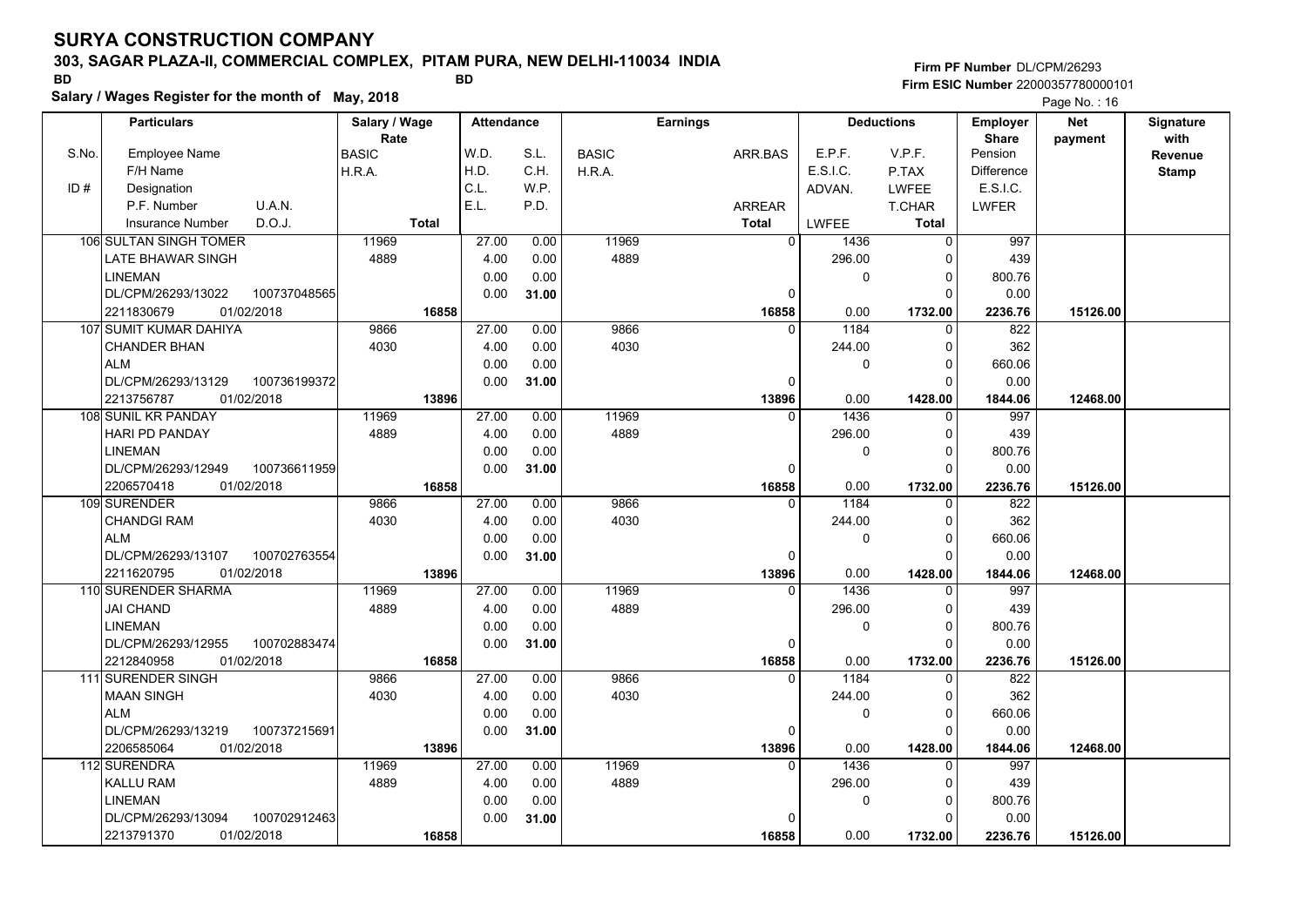## **303, SAGAR PLAZA-II, COMMERCIAL COMPLEX, PITAM PURA, NEW DELHI-110034 INDIA**

**Firm PF Number**DL/CPM/26293**Firm ESIC Number** 22000357780000101

**Salary / Wages Register for the month of May, 2018 BD BD**

|       | Salary / Wages Register for the month of May, 2018 |               |                   |       | Page No.: 17 |                 |              |                   |                 |            |              |
|-------|----------------------------------------------------|---------------|-------------------|-------|--------------|-----------------|--------------|-------------------|-----------------|------------|--------------|
|       | <b>Particulars</b>                                 | Salary / Wage | <b>Attendance</b> |       |              | <b>Earnings</b> |              | <b>Deductions</b> | <b>Employer</b> | <b>Net</b> | Signature    |
|       |                                                    | Rate          |                   |       |              |                 |              |                   | <b>Share</b>    | payment    | with         |
| S.No. | <b>Employee Name</b>                               | <b>BASIC</b>  | W.D.              | S.L.  | <b>BASIC</b> | ARR.BAS         | E.P.F.       | V.P.F.            | Pension         |            | Revenue      |
|       | F/H Name                                           | H.R.A.        | H.D.              | C.H.  | H.R.A.       |                 | E.S.I.C.     | P.TAX             | Difference      |            | <b>Stamp</b> |
| ID#   | Designation                                        |               | C.L.              | W.P.  |              |                 | ADVAN.       | <b>LWFEE</b>      | E.S.I.C.        |            |              |
|       | P.F. Number<br>U.A.N.                              |               | E.L.              | P.D.  |              | <b>ARREAR</b>   |              | <b>T.CHAR</b>     | <b>LWFER</b>    |            |              |
|       | D.O.J.<br><b>Insurance Number</b>                  | Total         |                   |       |              | <b>Total</b>    | <b>LWFEE</b> | <b>Total</b>      |                 |            |              |
|       | <b>113 TARUN KUMAR TINKU</b>                       | 9866          | 6.00              | 0.00  | 2228         | $\Omega$        | 267          | $\mathbf 0$       | 186             |            |              |
|       | AJAY MANDAL                                        | 4030          | 1.00              | 0.00  | 910          |                 | 55.00        | $\Omega$          | 81              |            |              |
|       | <b>ALM</b>                                         |               | 0.00              | 0.00  |              |                 | 0            | 0                 | 149.06          |            |              |
|       | DL/CPM/26293/<br>$\overline{0}$                    |               | 0.00              | 7.00  |              | $\mathbf 0$     |              | $\Omega$          | 0.00            |            |              |
|       | 2214408477<br>25/05/2018                           | 13896         |                   |       |              | 3138            | 0.00         | 322.00            | 416.06          | 2816.00    |              |
|       | 114 TRIBHUWAN PRASAD                               | 11969         | 27.00             | 0.00  | 11969        | $\Omega$        | 1436         | $\Omega$          | 997             |            |              |
|       | <b>VISHWANATH PRASAD</b>                           | 4889          | 4.00              | 0.00  | 4889         |                 | 296.00       | 0                 | 439             |            |              |
|       | <b>LINEMAN</b>                                     |               | 0.00              | 0.00  |              |                 | 0            | $\Omega$          | 800.76          |            |              |
|       | DL/CPM/26293/13088<br>100738874044                 |               | 0.00              | 31.00 |              | 0               |              | $\Omega$          | 0.00            |            |              |
|       | 2213786178<br>01/02/2018                           | 16858         |                   |       |              | 16858           | 0.00         | 1732.00           | 2236.76         | 15126.00   |              |
|       | 115 VINIT SHARMA                                   | 9866          | 27.00             | 0.00  | 9866         | 0               | 1184         | 0                 | 822             |            |              |
|       | <b>MUKESH SHARMA</b>                               | 4030          | 4.00              | 0.00  | 4030         |                 | 244.00       | $\mathbf 0$       | 362             |            |              |
|       | <b>ALM</b>                                         |               | 0.00              | 0.00  |              |                 | $\mathbf{0}$ | $\mathbf 0$       | 660.06          |            |              |
|       | DL/CPM/26293/13102<br>100703039661                 |               | 0.00              | 31.00 |              | 0               |              | $\Omega$          | 0.00            |            |              |
|       | 2213664708<br>01/02/2018                           | 13896         |                   |       |              | 13896           | 0.00         | 1428.00           | 1844.06         | 12468.00   |              |
|       | <b>116 VINOD KUMAR</b>                             | 24850         | 27.00             | 0.00  | 24850        | $\Omega$        | $\mathbf 0$  | $\Omega$          | 0               |            |              |
|       | <b>RAMVEER SINGH</b>                               | 10150         | 4.00              | 0.00  | 10150        |                 | 0.00         | $\Omega$          | $\mathbf 0$     |            |              |
|       | SAFETY ENGG                                        |               | 0.00              | 0.00  |              |                 | $\mathbf 0$  | 0                 | 0.00            |            |              |
|       |                                                    |               | 0.00              | 31.00 |              | 0               |              | 0                 | 0.00            |            |              |
|       | <b>EXEMPTED</b><br>01/02/2018                      | 35000         |                   |       |              | 35000           | 0.00         | 0.00              | 0.00            | 35000.00   |              |
|       | 117 VIPIN KUMAR                                    | 11969         | 10.00             | 0.00  | 4633         | <sup>0</sup>    | 556          | $\Omega$          | 386             |            |              |
|       | <b>RAM LAKHAN</b>                                  | 4889          | 2.00              | 0.00  | 1893         |                 | 115.00       | $\mathbf 0$       | 170             |            |              |
|       | <b>LINEMAN</b>                                     |               | 0.00              | 19.00 |              |                 | $\mathbf 0$  | $\mathbf 0$       | 309.99          |            |              |
|       | DL/CPM/26293/13096<br>100703164995                 |               | 0.00              | 12.00 |              | 0               |              | $\Omega$          | 0.00            |            |              |
|       | 2207262196<br>01/02/2018                           | 16858         |                   |       |              | 6526            | 0.00         | 671.00            | 865.99          | 5855.00    |              |
|       | 118 VIPIN KUMAR                                    | 18815         | 27.00             | 0.00  | 18815        | $\Omega$        | $\mathbf{0}$ | $\Omega$          | $\mathbf 0$     |            |              |
|       | <b>NEK PAL</b>                                     | 7685          | 4.00              | 0.00  | 7685         |                 | 0.00         | $\Omega$          | $\Omega$        |            |              |
|       | <b>LINEMAN</b>                                     |               | 0.00              | 0.00  |              |                 | $\mathbf 0$  | 0                 | 0.00            |            |              |
|       |                                                    |               | 0.00              | 31.00 |              | 0               |              | $\Omega$          | 0.00            |            |              |
|       | <b>EXEMPTED</b><br>01/02/2018                      | 26500         |                   |       |              | 26500           | 0.00         | 0.00              | 0.00            | 26500.00   |              |
|       | 119 VIRENDER ROHILLA                               | 9866          | 27.00             | 0.00  | 9866         | $\Omega$        | 1184         | $\Omega$          | 822             |            |              |
|       | SURENDER SINGH ROHILLA                             | 4030          | 4.00              | 0.00  | 4030         |                 | 244.00       | 0                 | 362             |            |              |
|       | <b>ALM</b>                                         |               | 0.00              | 0.00  |              |                 | $\mathbf 0$  | 0                 | 660.06          |            |              |
|       | DL/CPM/26293/12963<br>100738631059                 |               | 0.00              | 31.00 |              | $\Omega$        |              | $\Omega$          | 0.00            |            |              |
|       | 2213613436<br>01/02/2018                           | 13896         |                   |       |              | 13896           | 0.00         | 1428.00           | 1844.06         | 12468.00   |              |